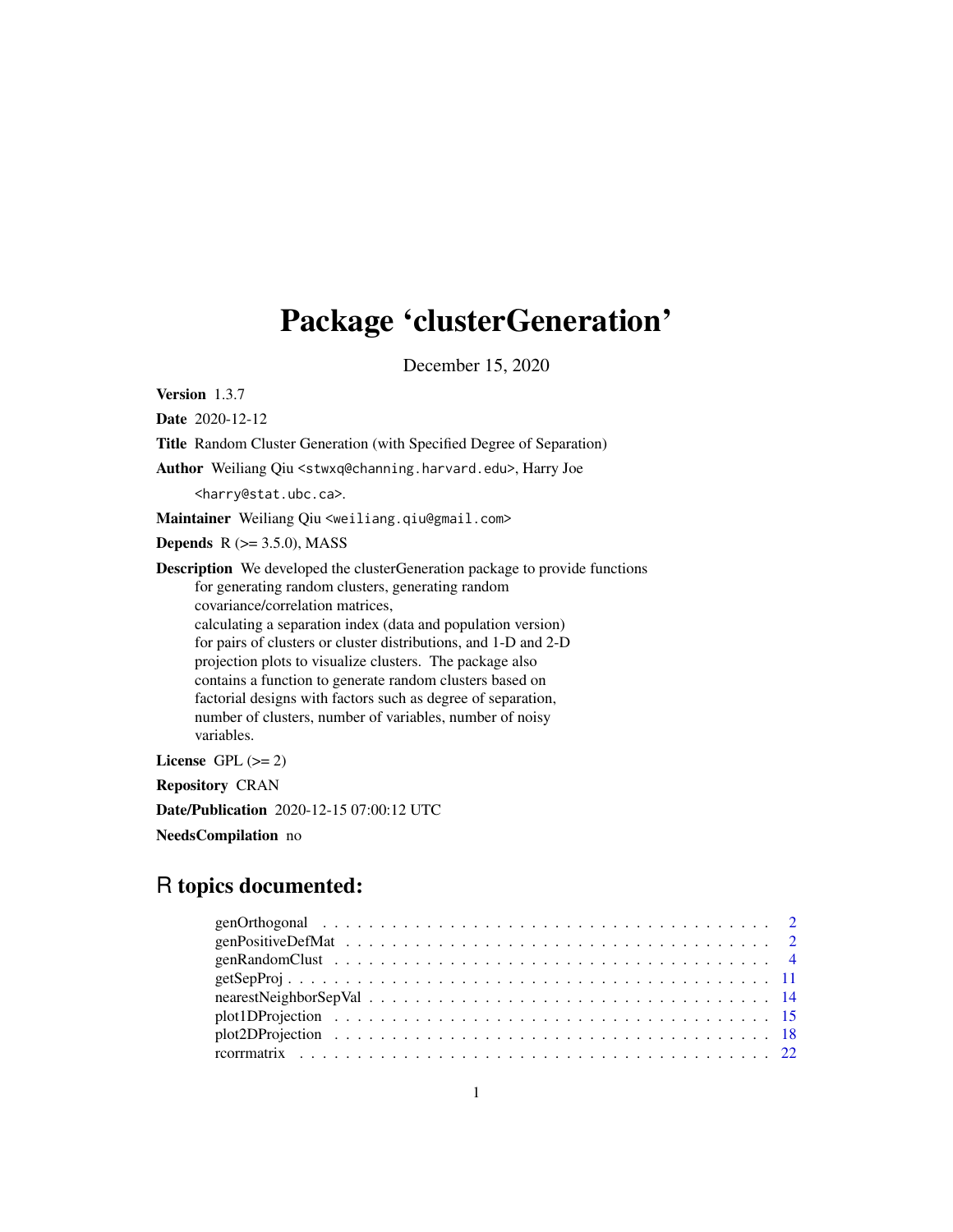<span id="page-1-0"></span>

genOrthogonal *Generate An Orthogonal Matrix*

## Description

Generate an orthogonal matrix with given dimension.

## Usage

```
genOrthogonal(dim)
```
## Arguments

dim integer. Dimension of the orthogonal matrix.

#### Value

An orthogonal matrix with dimension dim.

## Examples

```
set.seed(12345)
Q = genOrthogonal(3)
print(Q)
A = Qprint(A)
```

| genPositiveDefMat | GENERATE A POSITIVE DEFINITE MATRIX/COVARIANCE MA- |
|-------------------|----------------------------------------------------|
|                   | <b>TRIX</b>                                        |

## Description

Generate a positive definite matrix/covariance matrix.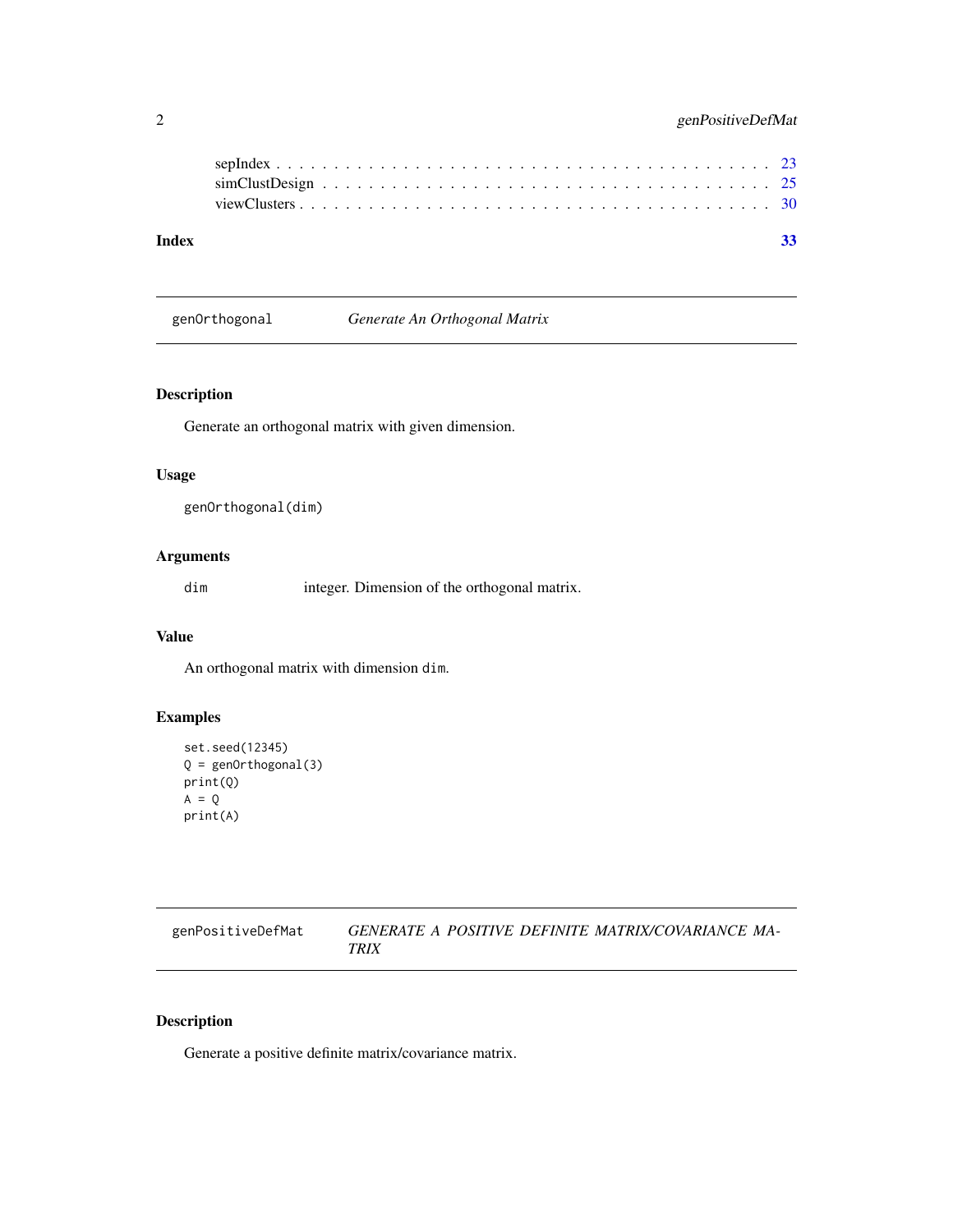## genPositiveDefMat 3

#### Usage

```
genPositiveDefMat(
  dim,
  covMethod = c("eigen", "onion", "c-vine", "unifcorrmat"),
  eigenvalue = NULL,
  alphad = 1,
  eta = 1,
  rangeVar = c(1, 10),
  lambdalow = 1,ratioLambda = 10)
```
#### Arguments

| dim         | Dimension of the matrix to be generated.                                                                                                                                                                                                                                                                                                                                                                                   |
|-------------|----------------------------------------------------------------------------------------------------------------------------------------------------------------------------------------------------------------------------------------------------------------------------------------------------------------------------------------------------------------------------------------------------------------------------|
| covMethod   | Method to generate positive definite matrices/covariance matrices. Choices are<br>"eigen", "onion", "c-vine", or "unifcorrmat"; see details below.                                                                                                                                                                                                                                                                         |
| eigenvalue  | numeric. user-specified eigenvalues when covMethod = "eigen". If eigenvalue<br>= NULL and covMethod = "eigen", then eigenvalues will be automatically gen-<br>erated.                                                                                                                                                                                                                                                      |
| alphad      | parameter for unif corrent method to generate random correlation matrix alphad=1<br>for uniform. alphad should be positive.                                                                                                                                                                                                                                                                                                |
| eta         | parameter for "c-vine" and "onion" methods to generate random correlation ma-<br>trix eta=1 for uniform. eta should be positive.                                                                                                                                                                                                                                                                                           |
| rangeVar    | Range for variances of a covariance matrix (see details). The default range is<br>$[1, 10]$ which can generate reasonable variability of variances.                                                                                                                                                                                                                                                                        |
| lambdaLow   | Lower bound on the eigenvalues of cluster covariance matrices. If the argument<br>covMethod="eigen", eigenvalues are generated for cluster covariance matri-<br>ces. The eigenvalues are randomly generated from the interval [lambdaLow,<br>lambdaLow*ratioLambda]. In our experience, lambdaLow= 1 and ratioLambda=<br>10 can give reasonable variability of the diameters of clusters. lambdaLow<br>should be positive. |
| ratioLambda | The ratio of the upper bound of the eigenvalues to the lower bound of the eigen-<br>values of cluster covariance matrices. See lambdaLow.                                                                                                                                                                                                                                                                                  |

#### Details

The current version of the function genPositiveDefMat implements four methods to generate random covariance matrices. The first method, denoted by "eigen", first randomly generates eigenvalues ( $\lambda_1, \ldots, \lambda_p$ ) for the covariance matrix ( $\Sigma$ ), then uses columns of a randomly generated orthogonal matrix  $(Q = (\alpha_1, \ldots, \alpha_p))$  as eigenvectors. The covariance matrix  $\Sigma$  is then contructed as  $\bm{Q}*diag(\lambda_1,\dots,\lambda_p)*\bm{Q}^T.$ 

The remaining methods, denoted as "onion", "c-vine", and "unifcorrmat" respectively, first generates a random correlation matrix  $(R)$  via the method mentioned and proposed in Joe (2006), then randomly generates variances  $(\sigma_1^2, \ldots, \sigma_p^2)$  from an interval specified by the argument rangeVar. The covariance matrix  $\Sigma$  is then constructed as  $diag(\sigma_1, \ldots, \sigma_p) * \mathbf{R} * diag(\sigma_1, \ldots, \sigma_p)$ .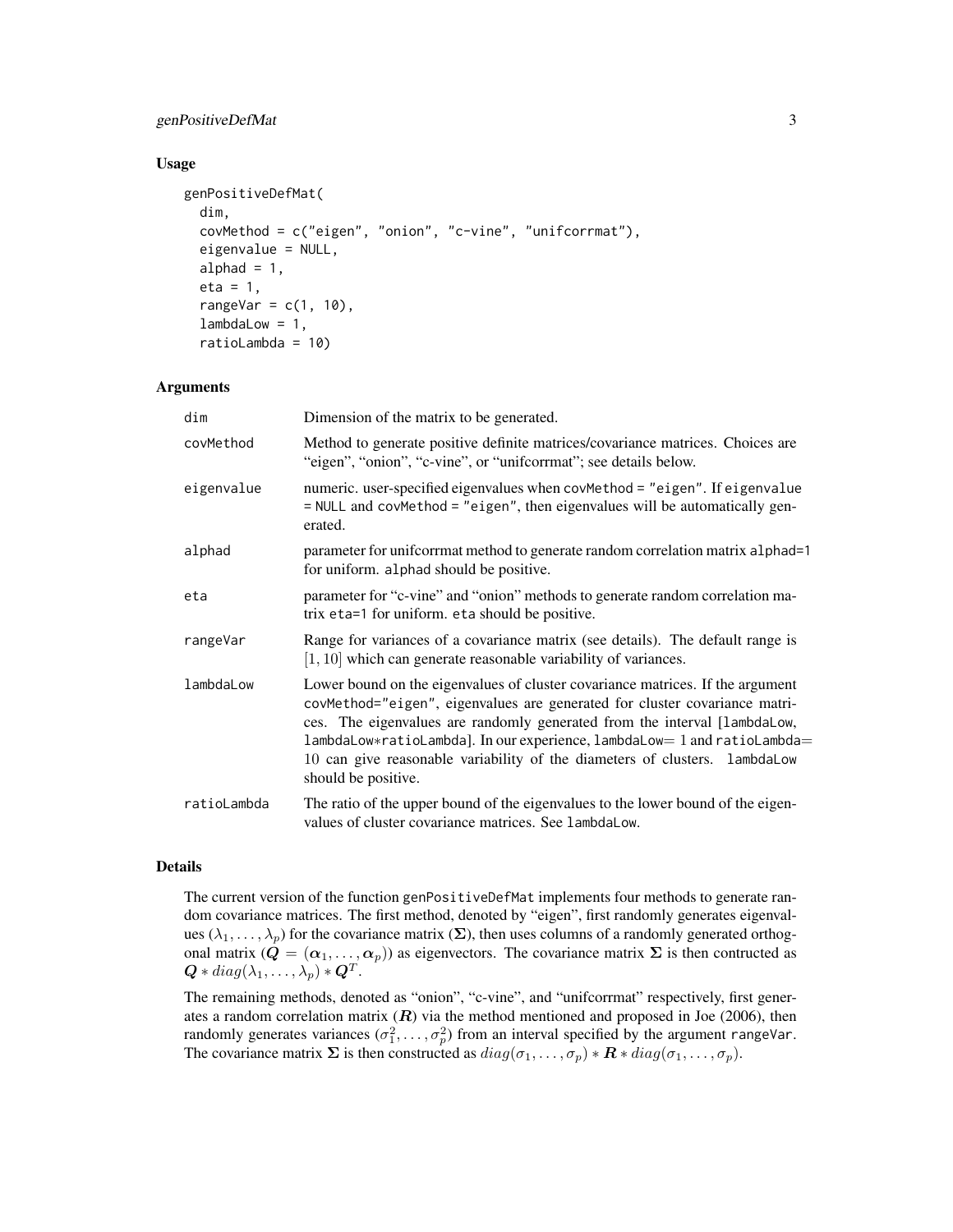#### <span id="page-3-0"></span>Value

| egvalues | eigenvalues of Sigma                       |
|----------|--------------------------------------------|
| Sigma    | positive definite matrix/covariance matrix |

#### Author(s)

Weiliang Qiu <weiliang.qiu@gmail.com> Harry Joe <harry@stat.ubc.ca>

### References

Joe, H. (2006) Generating Random Correlation Matrices Based on Partial Correlations. *Journal of Multivariate Analysis*, 97, 2177–2189.

Ghosh, S., Henderson, S. G. (2003). Behavior of the NORTA method for correlated random vector generation as the dimension increases. *ACM Transactions on Modeling and Computer Simulation (TOMACS)*, 13(3), 276–294.

Kurowicka and Cooke, 2006. *Uncertainty Analysis with High Dimensional Dependence Modelling*, Wiley, 2006.

#### Examples

```
genPositiveDefMat(
 dim = 4,
 covMethod = "unifcorrmat")
aa <- genPositiveDefMat(
dim = 3,
covMethod = "eigen",
eigenvalue = c(3, 2, 1))
print(aa)
print(eigen(aa$Sigma))
```
## genRandomClust *RANDOM CLUSTER GENERATION WITH SPECIFIED DEGREE OF SEPARATION*

#### Description

Generate cluster data sets with specified degree of separation. The separation between any cluster and its nearest neighboring cluster can be set to a specified value. The covariance matrices of clusters can have arbitrary diameters, shapes and orientations.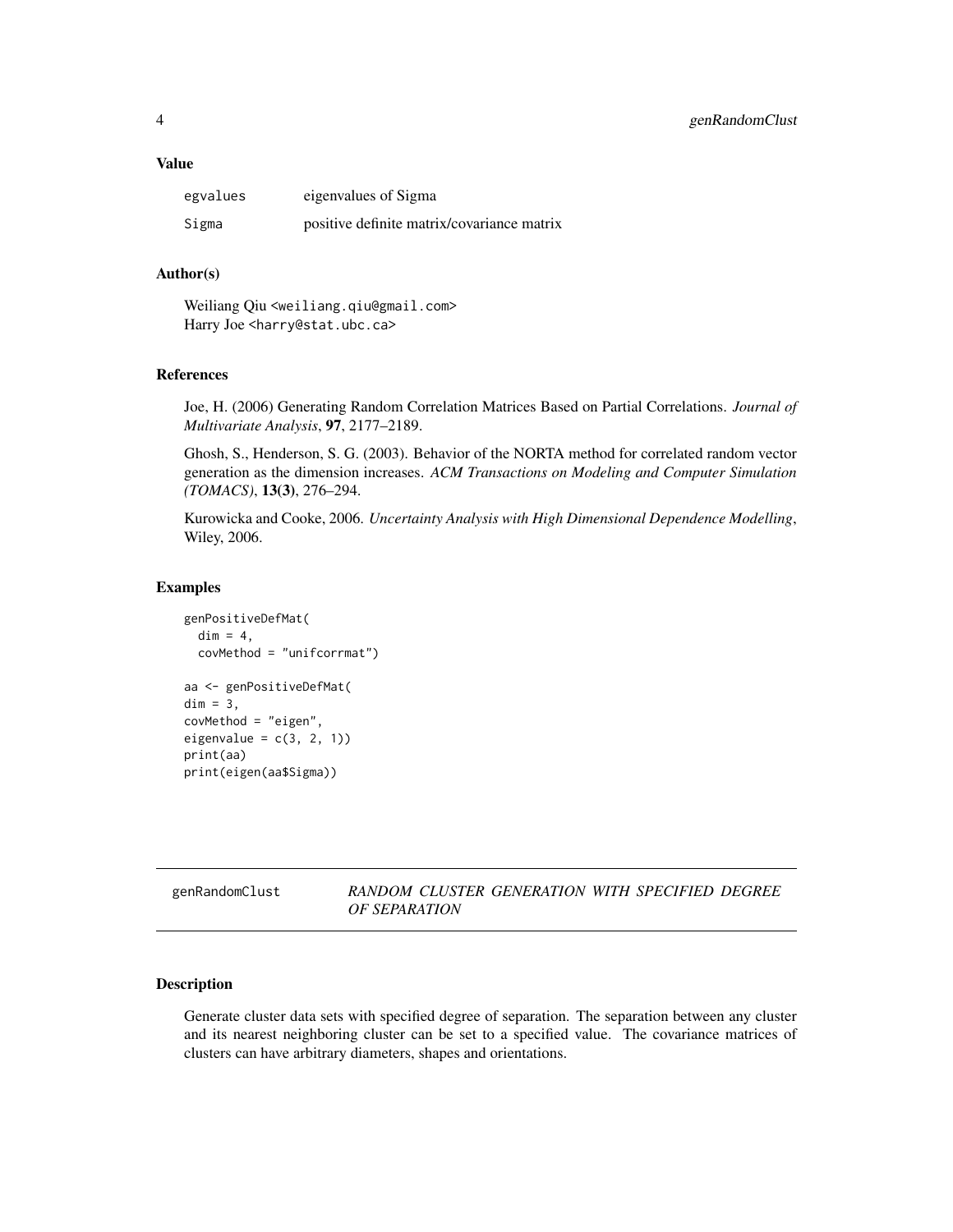## genRandomClust 5

## Usage

```
genRandomClust(numClust,
               sepVal = 0.01,
               numNonNoisy = 2,
               numNoisy = 0,
               numOutputlier = 0,
               numReplicate = 3,
               fileName = "test",
               clustszind = 2,
               clustSizeEq = 50,
               rangeN = c(50, 200),
               clustSizes = NULL,
               covMethod = c("eigen", "onion", "c-vine", "unifcorrmat"),
       eigenvalue = NULL,
               rangeVar = c(1, 10),
               lambdaLow = 1,ratioLambda = 10,
               alphad = 1,
               eta = 1,
               rotateind = TRUE,
               iniProjDirMethod = c("SL", "naive"),
               projDirMethod = c("newton", "fixedpoint"),
               alpha = 0.05,
               ITMAX = 20,eps = 1.0e-10,quiet = TRUE,
               outputDatFlag = TRUE,
               outputLogFlag = TRUE,
               outputEmpirical = TRUE,
               outputInfo = TRUE)
```
## Arguments

| numClust    | Number of clusters in a data set.                                                                                                                                                                                                                                                                                                                                                                                                                                                                                                                                                                                                                                 |
|-------------|-------------------------------------------------------------------------------------------------------------------------------------------------------------------------------------------------------------------------------------------------------------------------------------------------------------------------------------------------------------------------------------------------------------------------------------------------------------------------------------------------------------------------------------------------------------------------------------------------------------------------------------------------------------------|
| sepVal      | Desired value of the separation index between a cluster and its nearest neigh-<br>boring cluster. Theoretically, sepVal can take values within the interval $[-1, 1)$<br>(In practice, we set sepVal in $(-0.999, 0.999)$ ). The closer to 1 sepVal is,<br>the more separated clusters are. The default value is $0.01$ which is the value<br>of the separation index for two univariate clusters generated from $N(0, 1)$ and<br>$N(0, A)$ , respectively, where $A = 4$ . sepVal= 0.01 indicates a close clus-<br>ter structure. sep $Val = 0.21(A = 6)$ indicates a separated cluster structure.<br>sepVal = $0.34(A = 8)$ indicates a well-separated cluster. |
| numNonNoisy | Number of non-noisy variables.                                                                                                                                                                                                                                                                                                                                                                                                                                                                                                                                                                                                                                    |
| numNoisy    | Number of noisy variables. The default values of numNoisy and numOutlier<br>are $0$ so that we get <i>clean</i> data sets.                                                                                                                                                                                                                                                                                                                                                                                                                                                                                                                                        |
| numOutlier  | Number or ratio of outliers. If numOutlier is a positive integer, then numOutlier<br>means the number of outliers. If number is a real number between $(0, 1)$ ,                                                                                                                                                                                                                                                                                                                                                                                                                                                                                                  |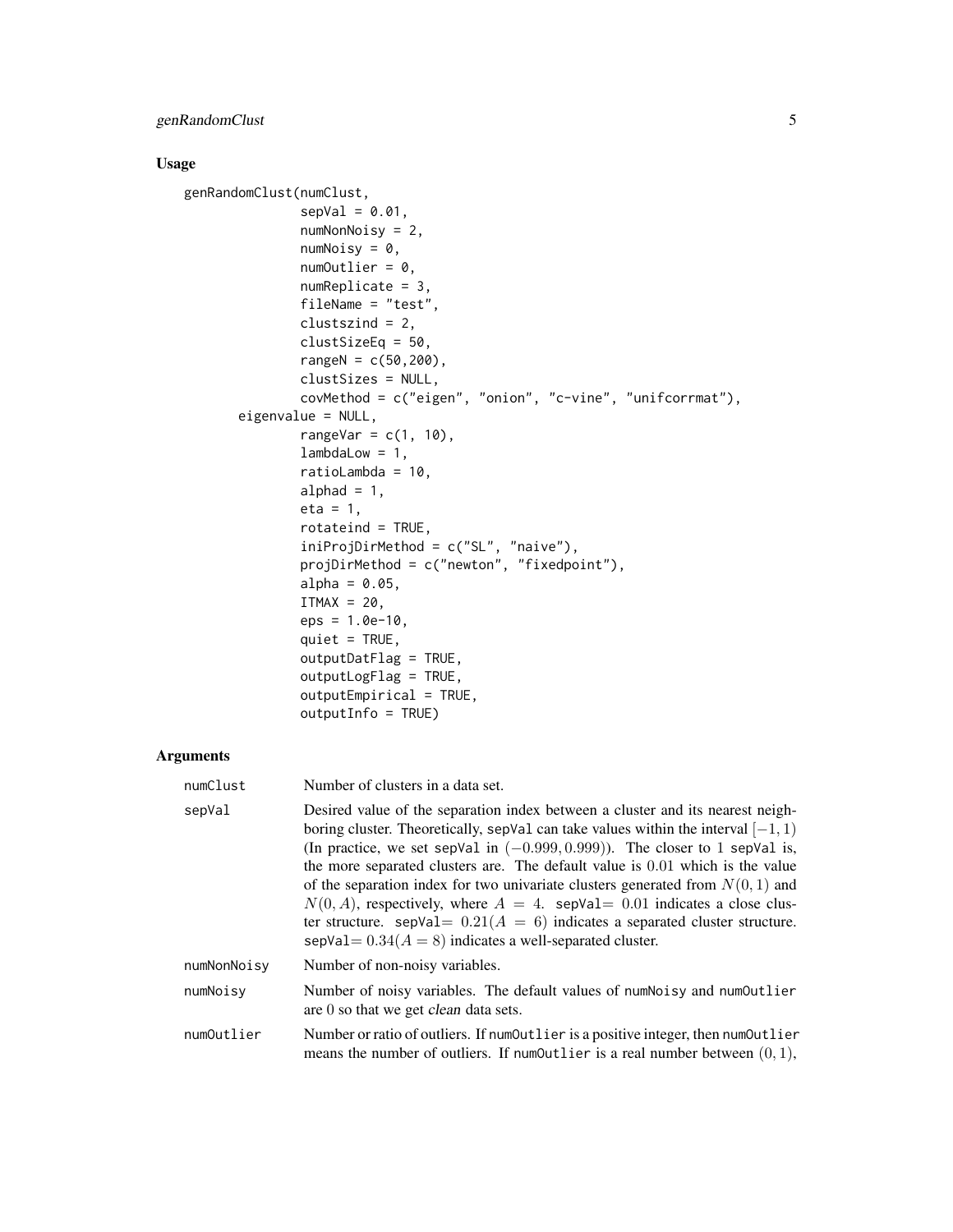|              | then numOutlier means the ratio of outliers, i.e. the number of outliers is equal<br>to round(num0utlier* $n_1$ ), where $n_1$ is the total number of non-outliers. If                                                                                                                                                                                                                                                                                                                                                      |
|--------------|-----------------------------------------------------------------------------------------------------------------------------------------------------------------------------------------------------------------------------------------------------------------------------------------------------------------------------------------------------------------------------------------------------------------------------------------------------------------------------------------------------------------------------|
|              | numOutlier is a real number greater than 1, then numOutlier to rounded to an                                                                                                                                                                                                                                                                                                                                                                                                                                                |
|              | integer. The default values of numNoisy and numOutlier are 0 so that we get<br>'clean' data sets.                                                                                                                                                                                                                                                                                                                                                                                                                           |
| numReplicate | Number of data sets to be generated for the same cluster structure specified<br>by the other arguments of the function genRandomClust. The default value 3<br>follows the design in Milligan (1985).                                                                                                                                                                                                                                                                                                                        |
| fileName     | The first part of the names of data files that record the generated data sets and<br>associated information, such as cluster membership of data points, labels of<br>noisy variables, separation index matrix, projection directions, etc. (see details).<br>The default value of fileName is 'test'.                                                                                                                                                                                                                       |
| clustszind   | Cluster size indicator. clustszind= 1 indicates that all cluster have equal size.<br>The size is specified by the argument clust Size Eq. clusts $z$ indicates<br>that the cluster sizes are randomly generated from the range specified by the<br>argument rangeN. $cluster = 3$ indicates that the cluster sizes are specified<br>via the vector clustSizes. The default value is 2 so that the generated clusters<br>are more realistic.                                                                                 |
| clustSizeEq  | Cluster size. If the argument clustszind $= 1$ , then all clusters will have the<br>equal number clustSizeEq of data points. The value of clustSizeEq should<br>be large enough to get non-singular cluster covariance matrices. We recommend<br>the clust Size Eq is at least $10 * p$ , where p is the total number of variables (in-<br>cluding both non-noisy and noisy variables). The default value 100 is a reason-<br>able cluster size.                                                                            |
| rangeN       | The range of cluster sizes. If clustszind $= 2$ , then cluster sizes will be ran-<br>domly generated from the range specified by rangeN. The lower bound of the<br>number of clusters should be large enough to get non-singular cluster covariance<br>matrices. We recommend the minimum cluster size is at least $10 * p$ , where p<br>is the total number of variables (including both non-noisy and noisy variables).<br>The default range is $[50, 200]$ which can produce reasonable variability of cluster<br>sizes. |
| clustSizes   | The sizes of clusters. If clustszind= $3$ , then cluster sizes will be specified<br>via the vector clust Sizes. We recommend the minimum cluster size is at least<br>$10 * p$ , where p is the total number of variables (including both non-noisy and<br>noisy variables). The user needs to specify the value of clustSizes. Therefore,<br>we set the default value of clustSizes as NULL.                                                                                                                                |
| covMethod    | Method to generate covariance matrices for clusters (see details). The default<br>method is 'eigen' so that the user can directly specify the range of the diameters<br>of clusters.                                                                                                                                                                                                                                                                                                                                        |
| eigenvalue   | numeric. user-specified eigenvalues when covMethod = "eigen". If eigenvalue<br>= NULL and covMethod = "eigen", then eigenvalues will be automatically gen-<br>erated.                                                                                                                                                                                                                                                                                                                                                       |
| rangeVar     | Range for variances of a covariance matrix (see details). The default range is<br>$[1, 10]$ which can generate reasonable variability of variances.                                                                                                                                                                                                                                                                                                                                                                         |
| lambdaLow    | Lower bound of the eigenvalues of cluster covariance matrices. If the argu-<br>ment "covMethod="eigen"", we need to generate eigenvalues for cluster co-<br>variance matrices. The eigenvalues are randomly generated from the interval                                                                                                                                                                                                                                                                                     |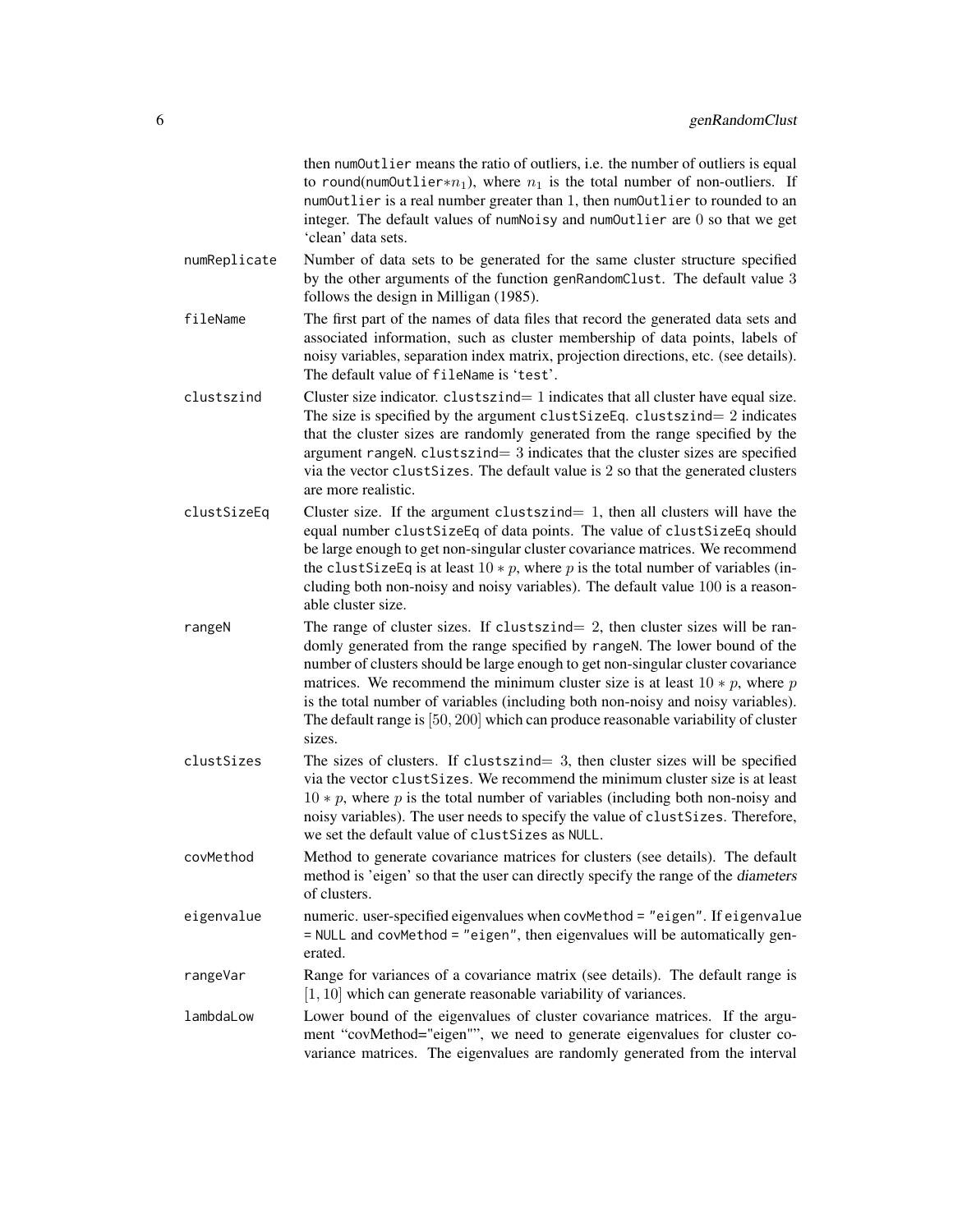|                  | [lambdaLow, lambdaLow*ratioLambda]. In our experience, lambdaLow= 1 and<br>ratioLambda= 10 can give reasonable variability of the diameters of clusters.<br>lambdaLow should be positive.                                                                                                                                                                                                                                                                                                                                                                                                                                                                                                                                |
|------------------|--------------------------------------------------------------------------------------------------------------------------------------------------------------------------------------------------------------------------------------------------------------------------------------------------------------------------------------------------------------------------------------------------------------------------------------------------------------------------------------------------------------------------------------------------------------------------------------------------------------------------------------------------------------------------------------------------------------------------|
| ratioLambda      | The ratio of the upper bound of the eigenvalues to the lower bound of the eigen-<br>values of cluster covariance matrices. If the argument covMethod="eigen", we<br>need to generate eigenvalues for cluster covariance matrices. The eigenvalues<br>are randomly generated from the interval [lambdaLow, lambdaLow*ratioLambda].<br>In our experience, $l$ ambdaLow= 1 and ratioLambda= 10 can give reasonable<br>variability of the diameters of clusters. ratioLambda should be larger than 1.                                                                                                                                                                                                                        |
| alphad           | parameter for unifcorrmat method to generate random correlation matrix alphad=1<br>for uniform. alphad should be positive.                                                                                                                                                                                                                                                                                                                                                                                                                                                                                                                                                                                               |
| eta              | parameter for "c-vine" and "onion" methods to generate random correlation ma-<br>trix eta=1 for uniform. eta should be positive.                                                                                                                                                                                                                                                                                                                                                                                                                                                                                                                                                                                         |
| rotateind        | Rotation indicator. rotateind=TRUE indicates randomly rotating data in non-<br>noisy dimensions so that we may not detect the full cluster structure from pair-<br>wise scatter plots of the variables.                                                                                                                                                                                                                                                                                                                                                                                                                                                                                                                  |
| iniProjDirMethod |                                                                                                                                                                                                                                                                                                                                                                                                                                                                                                                                                                                                                                                                                                                          |
|                  | Indicating the method to get initial projection direction when calculating the<br>separation index between a pair of clusters (c.f. Qiu and Joe, 2006a, 2006b).<br>iniProjDirMethod="SL", the default, indicates the initial projection direction<br>is the sample version of the SL's projection direction (Su and Liu, 1993, JASA)<br>$(\Sigma_1 + \Sigma_2)^{-1}$ $(\mu_2 - \mu_1)$<br>iniProjDirMethod="naive" indicates the initial projection direction is $\mu_2 - \mu_1$                                                                                                                                                                                                                                         |
| projDirMethod    | Indicating the method to get the optimal projection direction when calculating<br>the separation index between a pair of clusters (c.f. Qiu and Joe, 2006a, 2006b).<br>projDirMethod="newton" indicates we use the modified Newton-Raphson method<br>to search the optimal projection direction (c.f. Qiu and Joe, 2006a). This re-<br>quires the assumptions that both covariance matrices of the pair of clusters are<br>positive-definite. If this assumption is violated, the "fixedpoint" method could<br>be used. The "fixedpoint" method iteratively searches the optimal projection<br>direction based on the first derivative of the separation index to the projection<br>direction (c.f. Qiu and Joe, 2006b). |
| alpha            | Tuning parameter reflecting the percentage in the two tails of a projected cluster<br>that might be outlying. We set alpha $= 0.05$ like we set the significance level in<br>hypothesis testing as 0.05.                                                                                                                                                                                                                                                                                                                                                                                                                                                                                                                 |
| <b>ITMAX</b>     | Maximum iteration allowed when iteratively calculating the optimal projection<br>direction. The actual number of iterations is usually much less than the default<br>value 20.                                                                                                                                                                                                                                                                                                                                                                                                                                                                                                                                           |
| eps              | Convergence threshold. A small positive number to check if a quantitiy $q$ is<br>equal to zero. If $ q  <$ eps, then we regard q is equal to zero. eps is used to<br>check if an algorithm converges. The default value is $1.0e - 10$ .                                                                                                                                                                                                                                                                                                                                                                                                                                                                                 |
| quiet            | A flag to switch on/off the outputs of intermediate results and/or possible warn-<br>ing messages. The default value is TRUE.                                                                                                                                                                                                                                                                                                                                                                                                                                                                                                                                                                                            |
| outputDatFlag    | Indicates if data set should be output to file.                                                                                                                                                                                                                                                                                                                                                                                                                                                                                                                                                                                                                                                                          |
| outputLogFlag    | Indicates if log info should be output to file.                                                                                                                                                                                                                                                                                                                                                                                                                                                                                                                                                                                                                                                                          |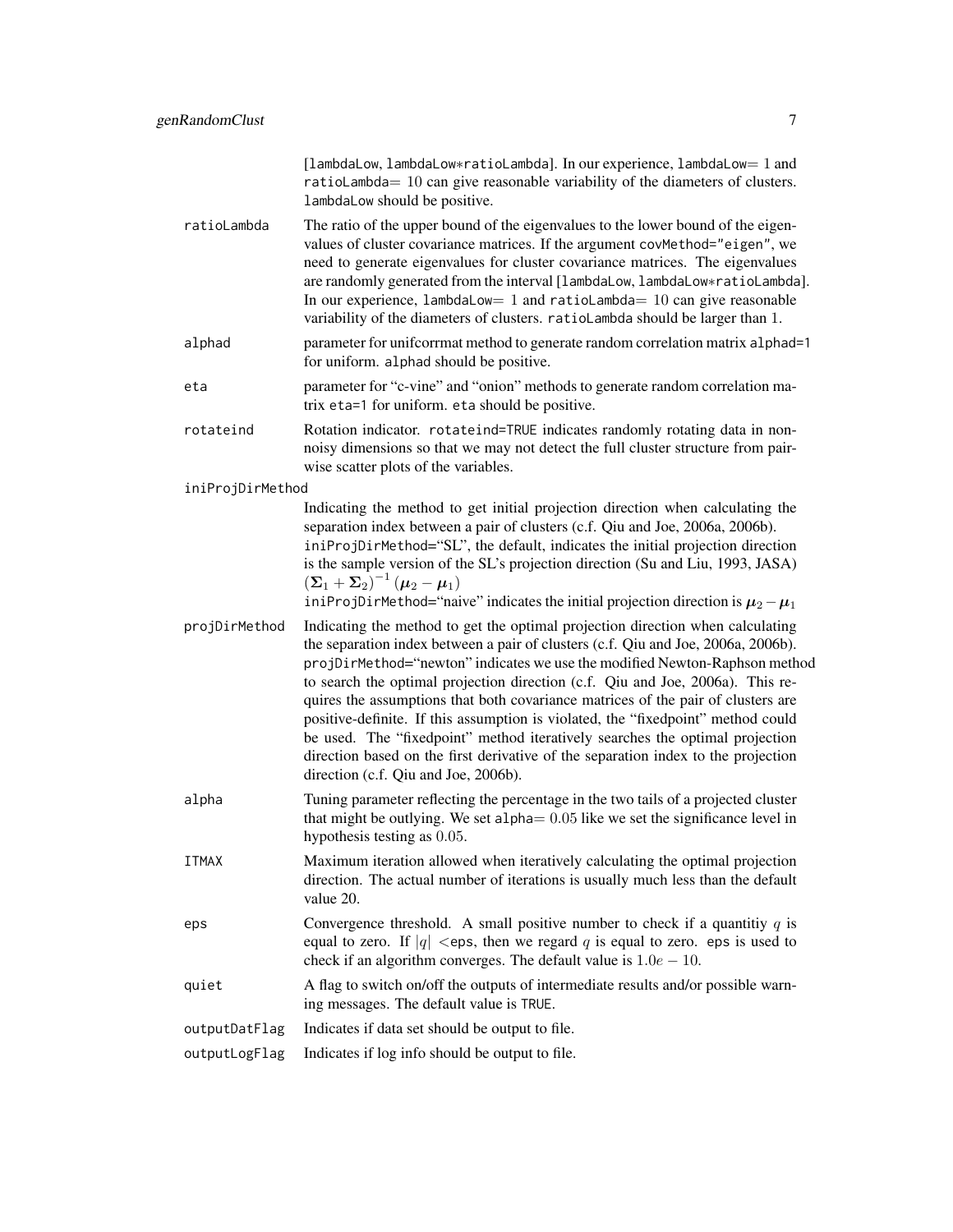| outputEmpirical |                                                                                                                                             |
|-----------------|---------------------------------------------------------------------------------------------------------------------------------------------|
|                 | Indicates if empirical separation indices and projection directions should be cal-                                                          |
|                 | culated. This option is useful when generating clusters with sizes which are not                                                            |
|                 | large enough so that the sample covariance matrices may be singular. Hence, by<br>default, outputEmpirical=TRUE.                            |
| outputInfo      | Indicates if theoretical and empirical separation information data frames should<br>be output to a file with format '[fileName]\_info.log'. |

#### Details

The function genRandomClust is an implementation of the random cluster generation method proposed in Qiu and Joe (2006a) which improve the cluster generation method proposed in Milligan (1985) so that the degree of separation between any cluster and its nearest neighboring cluster could be set to a specified value while the cluster covariance matrices can be arbitrary positive definite matrices, and so that clusters generated might not be visualized by pair-wise scatterplots of variables. The separation between a pair of clusters is measured by the separation index proposed in Qiu and Joe (2006b).

The current version of the function genRandomClust implements two methods to generate covariance matrices for clusters. The first method, denoted by eigen, first randomly generates eigenvalues  $(\lambda_1, \ldots > \lambda_p)$  for the covariance matrix  $(\Sigma)$ , then uses columns of a randomly generated orthogonal matrix  $(Q = (\alpha_1, \dots, \alpha_p))$  as eigenvectors. The covariance matrix  $\Sigma$  is then contructed as  $\bm{Q}*diag(\lambda_1,\dots,\lambda_p)*\bm{Q}^T.$  The second method, denoted as "unifcorrmax", first generates a random correlation matrix  $(R)$  via the method proposed in Joe (2006), then randomly generates variances  $(\sigma_1^2, \ldots, \sigma_p^2)$  from an interval specified by the argument rangeVar. The covariance matrix  $\Sigma$  is then constructed as  $diag(\sigma_1, \ldots, \sigma_p) * \mathbf{R} * diag(\sigma_1, \ldots, \sigma_p)$ .

For each data set generated, the function genRandomClust outputs four files: data file, log file, membership file, and noisy set file. All four files have the same format: '[fileName]\\_[i].[extension]', where  $i$  indicates the replicate number, and 'extension' can be 'dat', ' $log$ ', 'mem', and 'noisy'.

The data file with file extension 'dat' contains  $n+1$  rows and p columns, where n is the number of data points and  $p$  is the number of variables. The first row is the variable names. The log file with file extension 'log' contains information such as cluster sizes, mean vectors, covariance matrices, projection directions, separation index matrices, etc. The membership file with file extension 'mem' contains  $n$  rows and one column of cluster memberships for data points. The noisy set file with file extension 'noisy' contains a row of labels of noisy variables.

When generating clusters, population covariance matrices are all positive-definite. However sample covariance matrices might be semi-positive-definite due to small cluster sizes. In this case, the function genRandomClust will automatically use the "fixedpoint" method to search the optimal projection direction.

The current version of the function genPositiveDefMat implements four methods to generate random covariance matrices. The first method, denoted by "eigen", first randomly generates eigenvalues  $(\lambda_1, \ldots, \lambda_n)$  for the covariance matrix  $(\Sigma)$ , then uses columns of a randomly generated orthogonal matrix  $(Q = (\alpha_1, \ldots, \alpha_p))$  as eigenvectors. The covariance matrix  $\Sigma$  is then contructed as  $\bm{Q}*diag(\lambda_1,\ldots,\lambda_p)*\bm{Q}^T.$ 

The remaining methods, denoted as "onion", "c-vine", and "unifcorrmat" respectively, first generates a random correlation matrix  $(R)$  via the method mentioned and proposed in Joe (2006), then randomly generates variances  $(\sigma_1^2, \ldots, \sigma_p^2)$  from an interval specified by the argument rangeVar. The covariance matrix  $\Sigma$  is then constructed as  $diag(\sigma_1, \ldots, \sigma_p) * \mathbf{R} * diag(\sigma_1, \ldots, \sigma_p)$ .

 $\mathbf{v} = \mathbf{v} \cdot \mathbf{v}$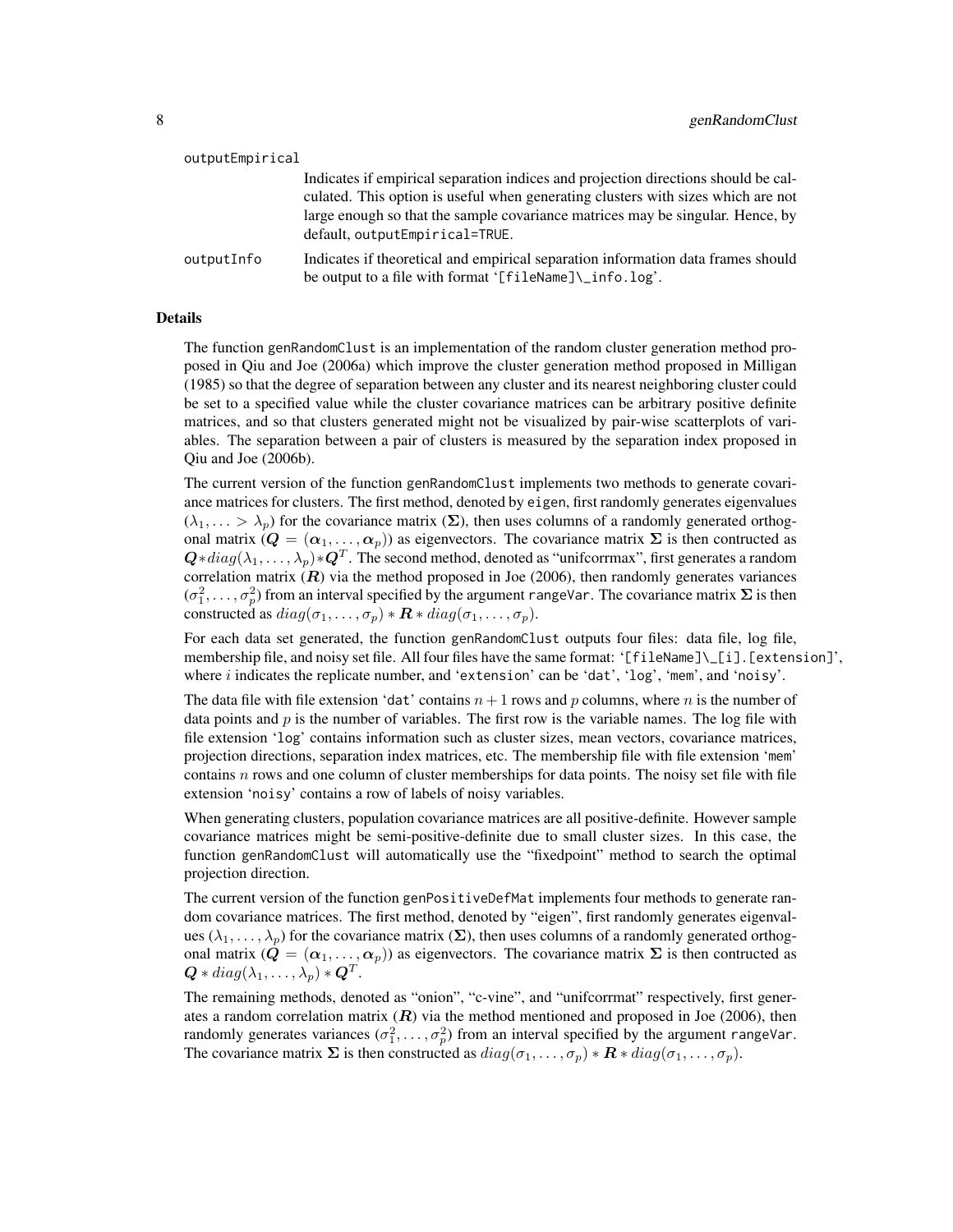## genRandomClust 9

#### Value

The function outputs four data files for each data set (see details).

This function also returns separation information data frames infoFrameTheory and infoFrameData based on population and empirical mean vectors and covariance matrices of clusters for all the data sets generated. Both infoFrameTheory and infoFrameData contain the following seven columns:

| Column 1: | Labels of clusters $(1, 2, \ldots, numClust)$ , where $numClust$ is the number of<br>clusters for the data set. |
|-----------|-----------------------------------------------------------------------------------------------------------------|
| Column 2: | Labels of the corresponding nearest neighbors.                                                                  |
| Column 3: | Separation indices of the clusters to their nearest neighboring clusters.                                       |
| Column 4: | Labels of the corresponding farthest neighboring clusters.                                                      |
| Column 5: | Separation indices of the clusters to their farthest neighbors.                                                 |
| Column 6: | Median separation indices of the clusters to their neighbors.                                                   |
| Column 7: | Data file names with format '[fileName] $\[\cup\]$ ', where <i>i</i> indicates the replicate<br>number.         |

The function also returns three lists: datList, memList, and noisyList.

| datList:   | a list of data matrices for generated data sets.                      |
|------------|-----------------------------------------------------------------------|
| memList:   | a list of luster memberships for data points for generated data sets. |
| noisyList: | a list of sets of noisy variables for generated data sets.            |

#### Note

This function might be take a while to complete.

#### Author(s)

Weiliang Qiu <weiliang.qiu@gmail.com> Harry Joe <harry@stat.ubc.ca>

#### References

Joe, H. (2006) Generating Random Correlation Matrices Based on Partial Correlations. *Journal of Multivariate Analysis*, 97, 2177–2189.

Milligan G. W. (1985) An Algorithm for Generating Artificial Test Clusters. *Psychometrika* 50, 123–127.

Qiu, W.-L. and Joe, H. (2006a) Generation of Random Clusters with Specified Degree of Separaion. *Journal of Classification*, 23(2), 315-334.

Qiu, W.-L. and Joe, H. (2006b) Separation Index and Partial Membership for Clustering. *Computational Statistics and Data Analysis*, 50, 585–603.

Su, J. Q. and Liu, J. S. (1993) Linear Combinations of Multiple Diagnostic Markers. *Journal of the American Statistical Association*, 88, 1350–1355.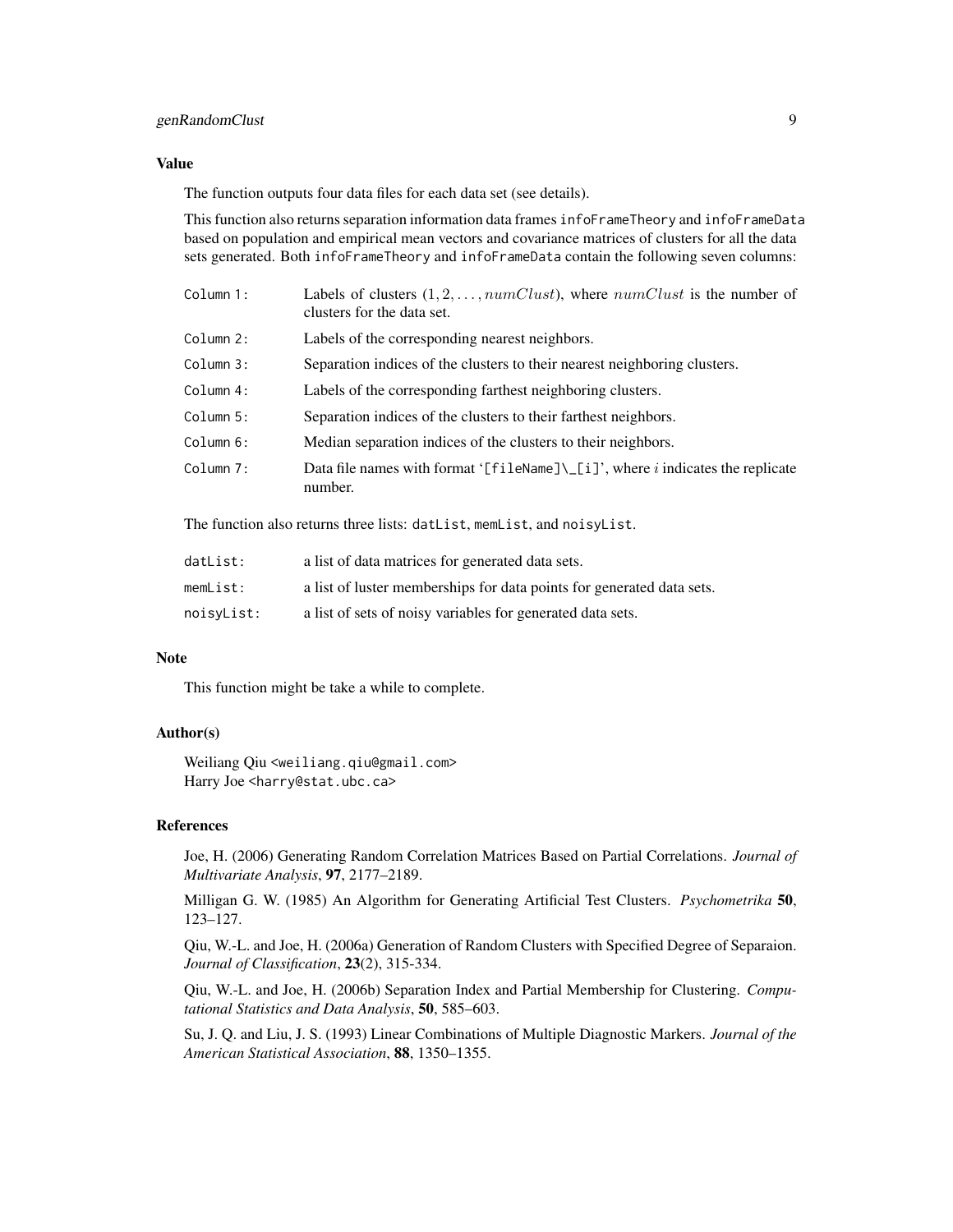Ghosh, S., Henderson, S. G. (2003). Behavior of the NORTA method for correlated random vector generation as the dimension increases. *ACM Transactions on Modeling and Computer Simulation (TOMACS)*, 13(3), 276–294.

Kurowicka and Cooke, 2006. *Uncertainty Analysis with High Dimensional Dependence Modelling*, Wiley, 2006.

#### Examples

```
## Not run:
tmp1 <- genRandomClust(
      numClust = 7,
       sepVal = 0.3,
       numNonNoisy = 5,
                       numNoisy = 3,
       numOutlier = 5,
       numReplicate = 2,
       fileName = "chk1")
## End(Not run)
## Not run:
tmp2 <- genRandomClust(
       numCluster = 7,
       sepVal = 0.3,
       numNonNoisy = 5,
                       numNoisy = 3,
       numOutlier = 5,
       numReplicate = 2,
                       covMethod = "unifcorrmat",
       fileName = "chk2")
## End(Not run)
## Not run:
tmp3 <- genRandomClust(
       numClust = 2,
       sepVal = -0.1,
       numNonNoisy = 2,
                       numNoisy = 6,
       numOutlier = 30,
       numReplicate = 1,
                       clustszind = 1,
       clustSizeEq = 80,
       rangeVar = c(10, 20),
                       covMethod = "unifcorrmat",
       iniProjDirMethod = "naive",
                       projDirMethod = "fixedpoint",
       fileName = "chk3")
```
## End(Not run)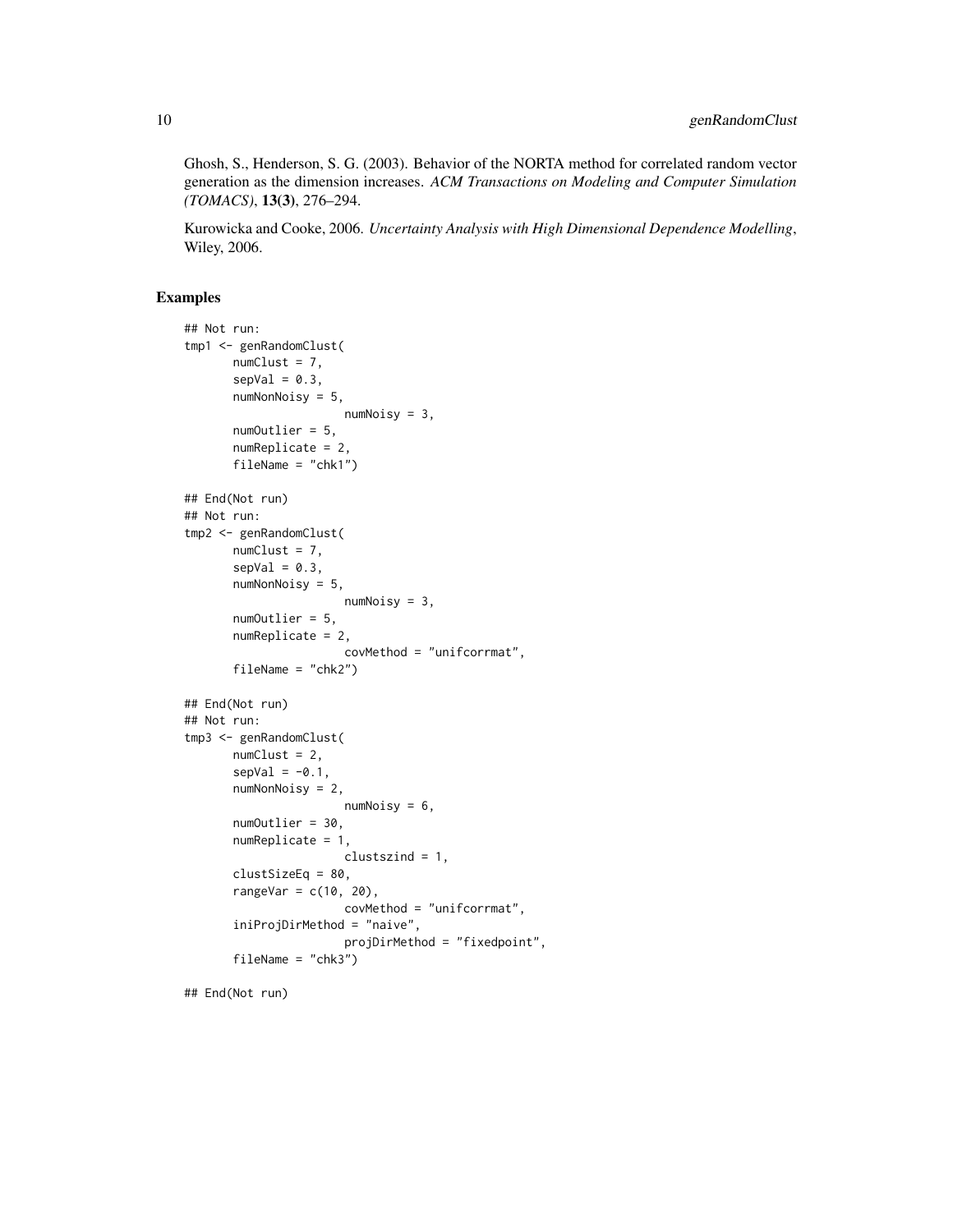## <span id="page-10-0"></span>getSepProj *OPTIMAL PROJECTION DIRECTION AND CORRESPONDING SEPARATION INDEX FOR PAIRS OF CLUSTERS*

#### Description

Optimal projection direction and corresponding separation index for pairs of clusters.

#### Usage

```
getSepProjTheory(
muMat,
SigmaArray,
                 iniProjDirMethod = c("SL", "naive"),
                 projDirMethod = c("newton", "fixedpoint"),
                 alpha = 0.05,
ITMAX = 20,
eps = 1.0e-10,quiet = TRUE)
getSepProjData(
      y,
       cl,
               iniProjDirMethod = c("SL", "naive"),
               projDirMethod = c("newton", "fixedpoint"),
               alpha = 0.05,
       ITMAX = 20,
       eps = 1.0e-10,quiet = TRUE)
```
## Arguments

| muMat            | Matrix of mean vectors. Rows correspond to mean vectors for clusters.                                       |
|------------------|-------------------------------------------------------------------------------------------------------------|
| SigmaArray       | Array of covariance matrices. SigmaArray[,, i] record the covariance matrix<br>of the <i>i</i> -th cluster. |
|                  | Data matrix. Rows correspond to observations. Columns correspond to vari-<br>ables.                         |
| c1               | Cluster membership vector.                                                                                  |
| iniProjDirMethod |                                                                                                             |

Indicating the method to get initial projection direction when calculating the separation index between a pair of clusters (c.f. Qiu and Joe, 2006a, 2006b). iniProjDirMethod="SL" indicates the initial projection direction is the sample version of the SL's projection direction (Su and Liu, 1993)  $(\Sigma_1 + \Sigma_2)^{-1} (\mu_2 - \mu_1)$ iniProjDirMethod="naive" indicates the initial projection direction is  $\mu_2-\mu_1$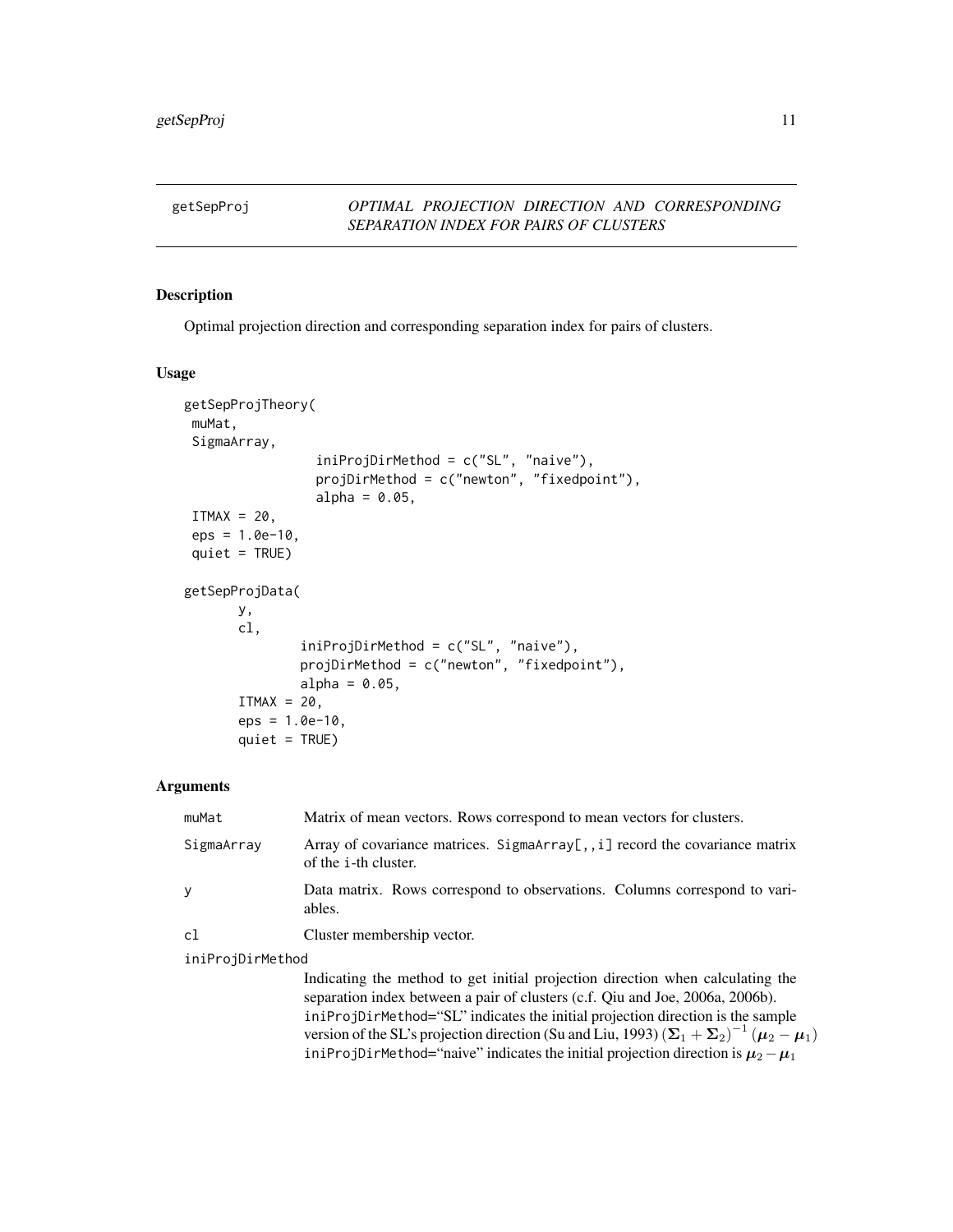| projDirMethod | Indicating the method to get the optimal projection direction when calculating<br>the separation index between a pair of clusters (c.f. Qiu and Joe, 2006a, 2006b).<br>projDirMethod="newton" indicates we use the Newton-Raphson method to<br>search the optimal projection direction (c.f. Qiu and Joe, 2006a). This requires<br>the assumptions that both covariance matrices of the pair of clusters are positive-<br>definite. If this assumption is violated, the "fixedpoint" method could be used.<br>The "fixedpoint" method iteratively searches the optimal projection direction<br>based on the first derivative of the separation index to the project direction (c.f.<br>Qiu and Joe, 2006b). |
|---------------|-------------------------------------------------------------------------------------------------------------------------------------------------------------------------------------------------------------------------------------------------------------------------------------------------------------------------------------------------------------------------------------------------------------------------------------------------------------------------------------------------------------------------------------------------------------------------------------------------------------------------------------------------------------------------------------------------------------|
| alpha         | Tuning parameter reflecting the percentage in the two tails of a projected cluster<br>that might be outlying. We set alpha $= 0.05$ like we set the significance level in<br>hypothesis testing as 0.05.                                                                                                                                                                                                                                                                                                                                                                                                                                                                                                    |
| <b>ITMAX</b>  | Maximum iteration allowed when to iteratively calculate the optimal projection<br>direction. The actual number of iterations is usually much less than the default<br>value 20.                                                                                                                                                                                                                                                                                                                                                                                                                                                                                                                             |
| eps           | Convergence threshold. A small positive number to check if a quantitiy $q$ is<br>equal to zero. If $ q  <$ eps, then we regard q as equal to zero. eps is used to<br>check if an algorithm converges. The default value is $1.0e - 10$ .                                                                                                                                                                                                                                                                                                                                                                                                                                                                    |
| quiet         | A flag to switch on/off the outputs of intermediate results and/or possible warn-<br>ing messages. The default value is TRUE.                                                                                                                                                                                                                                                                                                                                                                                                                                                                                                                                                                               |

#### Details

When calculating the optimal projection direction and corresponding optimal separation index for a pair of cluster, if one or both cluster covariance matrices is/are singular, the 'newton' method can not be used. In this case, the functions getSepProjTheory and getSepProjData will automatically use the 'fixedpoint' method to search the optimal projection direction, even if the user specifies the value of the argument projDirMethod as 'newton'. Also, multiple initial projection directions will be evaluated.

Specifically,  $2 + 2p$  projection directions will be evaluated. The first projection direction is the "naive" direction  $\mu_2 - \mu_1$ . The second projection direction is the "SL" projection direction  $(\Sigma_1 + \Sigma_2)^{-1} (\mu_2 - \mu_1)$ . The next  $p$  projection directions are the  $p$  eigenvectors of the covariance matrix of the first cluster. The remaining  $p$  projection directions are the  $p$  eigenvectors of the covariance matrix of the second cluster.

Each of these  $2 + 2 * p$  projection directions are in turn used as the initial projection direction for the 'fixedpoint' algorithm to obtain the optimal projection direction and the corresponding optimal separation index. We also obtain  $2 + 2 * p$  separation indices by projecting two clusters along each of these  $2 + 2 * p$  projection directions.

Finally, the projection direction with the largest separation index among the  $2 * (2 + 2 * p)$  optimal separation indices is chosen as the optimal projection direction. The corresponding separation index is chosen as the optimal separation index.

#### Value

| sepValMat    | Separation index matrix                                  |
|--------------|----------------------------------------------------------|
| projDirArray | Array of projection directions for each pair of clusters |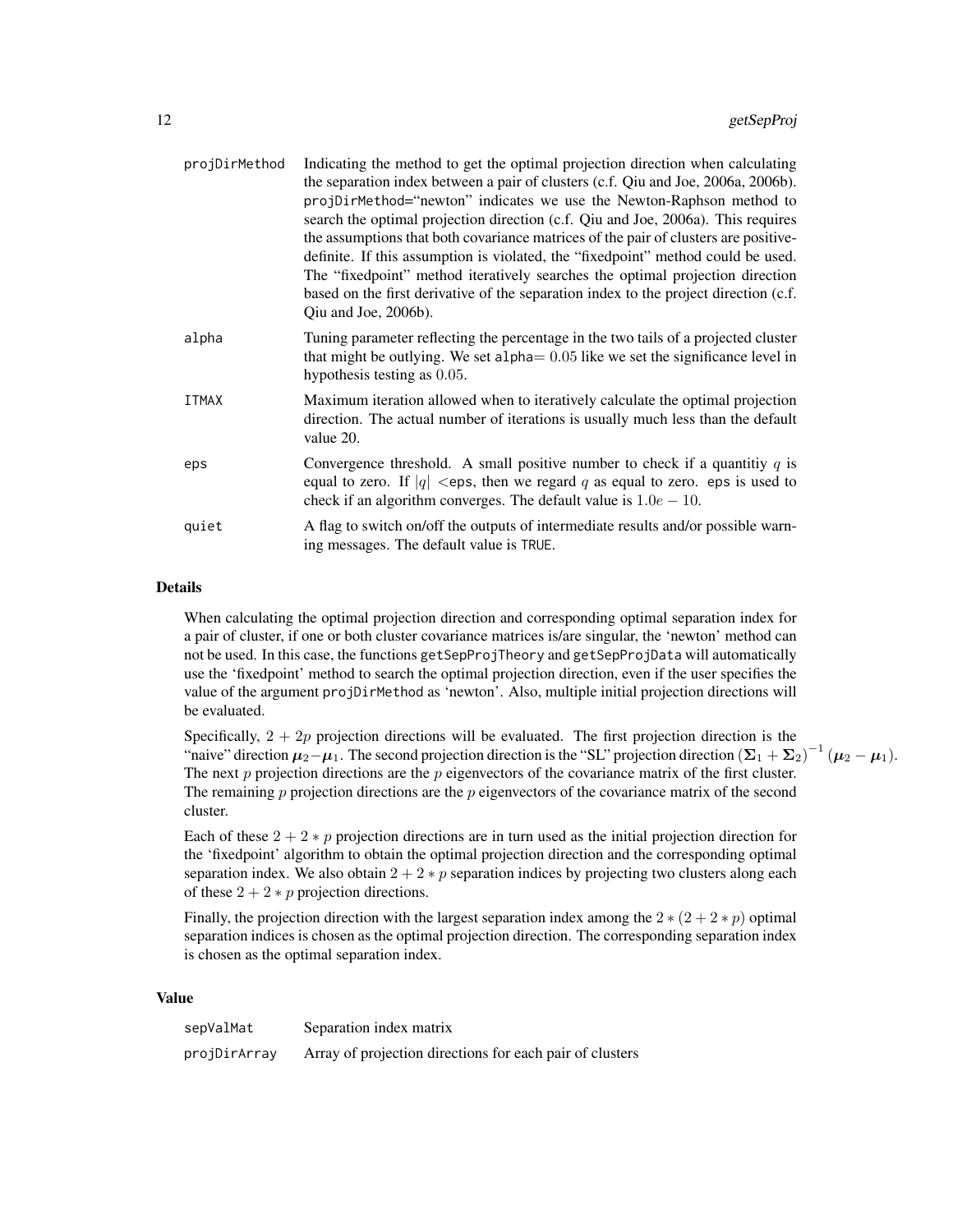#### getSepProj de la separat de la separat de la separat de la separat de la separat de la separat de la separat d

#### Author(s)

Weiliang Qiu <weiliang.qiu@gmail.com> Harry Joe <harry@stat.ubc.ca>

#### References

Qiu, W.-L. and Joe, H. (2006a) Generation of Random Clusters with Specified Degree of Separaion. *Journal of Classification*, 23(2), 315-334.

Qiu, W.-L. and Joe, H. (2006b) Separation Index and Partial Membership for Clustering. *Computational Statistics and Data Analysis*, 50, 585–603.

Su, J. Q. and Liu, J. S. (1993) Linear Combinations of Multiple Diagnostic Markers. *Journal of the American Statistical Association*, 88, 1350–1355.

#### Examples

```
n1 < -50mu1 < -c(0, 0)Sigma1 <- matrix(c(2, 1, 1, 5), 2, 2)
n2 < -100mu2 < -c(10, 0)Sigma2 <- matrix(c(5, -1, -1, 2), 2, 2)
projDir \leq -c(1, 0)muMat <- rbind(mu1, mu2)
SigmaArray \leq array(0, c(2, 2, 2))
SigmaArray[, , 1] <- Sigma1
SigmaArray[, , 2] <- Sigma2
a <- getSepProjTheory(
   muMat = muMat,
   SigmaArray = SigmaArray,
    iniProjDirMethod = "SL")
# separation index for cluster distributions 1 and 2
a$sepValMat[1, 2]
# projection direction for cluster distributions 1 and 2
a$projDirArray[1, 2, ]
library(MASS)
y1 <- mvrnorm(n1, mu1, Sigma1)
y2 <- mvrnorm(n2, mu2, Sigma2)
y \leftarrow rbind(y1, y2)
cl <- rep(1:2, c(n1, n2))b <- getSepProjData(
  y = y,
  cl = cl,iniProjDirMethod = "SL",
  projDirMethod = "newton")
# separation index for clusters 1 and 2
b$sepValMat[1, 2]
# projection direction for clusters 1 and 2
b$projDirArray[1, 2, ]
```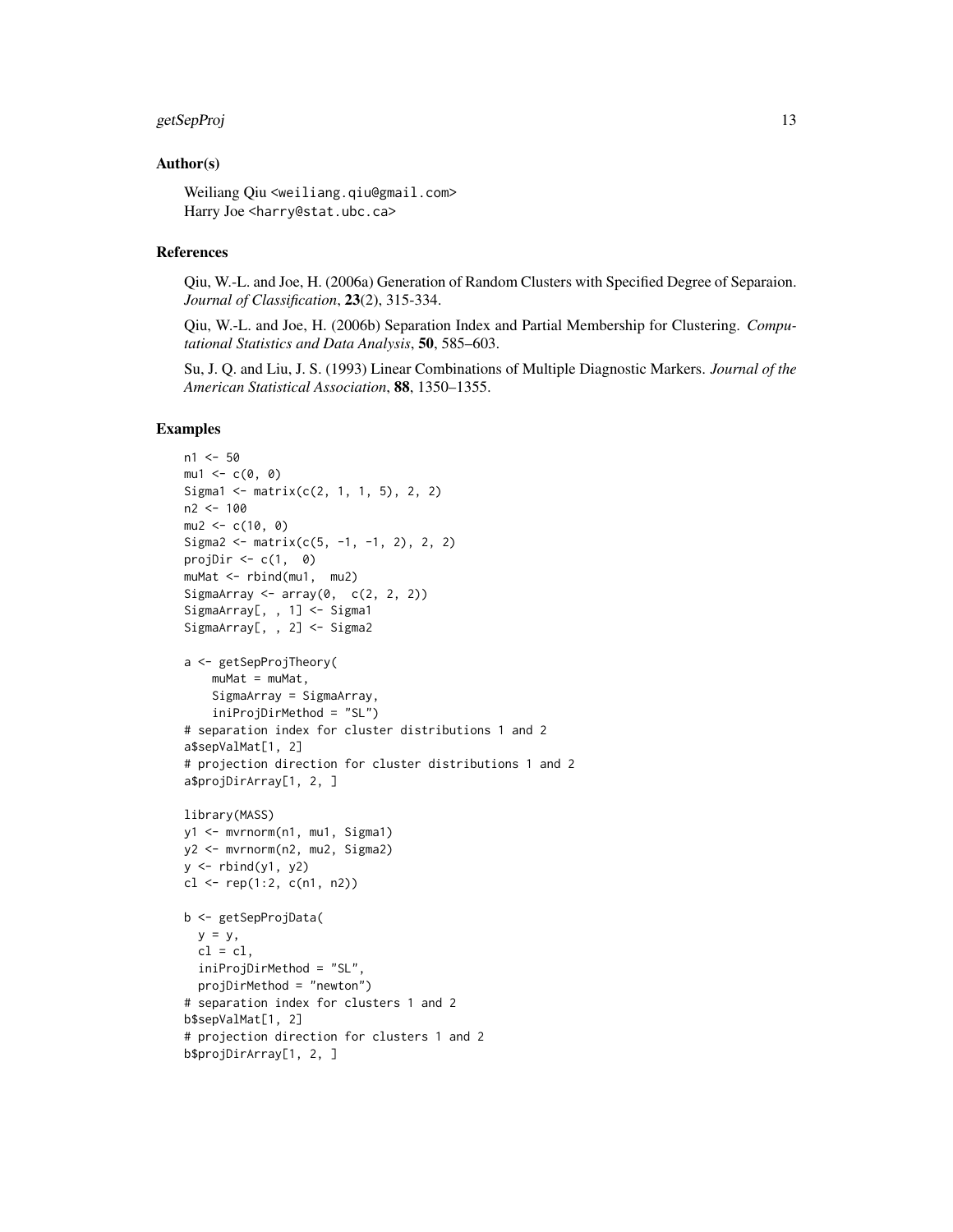<span id="page-13-0"></span>nearestNeighborSepVal *SEPARATON INFORMATION MATRIX*

## Description

Separation information matrix containing the nearest neighbor and farthest neighbor of each cluster.

#### Usage

nearestNeighborSepVal(sepValMat)

## Arguments

| sepValMat | a K by K matrix, where K is the number of clusters. sepValMat $[i, j]$ is the |  |
|-----------|-------------------------------------------------------------------------------|--|
|           | separation index between cluster i and j.                                     |  |

#### Value

This function returns a separation information matrix containing K rows and the following six columns, where K is the number of clusters.

| Column 1: | Labels of clusters $(1, 2, \ldots, numClust)$ , where $numClust$ is the number of<br>clusters for the data set. |
|-----------|-----------------------------------------------------------------------------------------------------------------|
| Column 2: | Labels of the corresponding nearest neighbors.                                                                  |
| Column 3: | Separation indices of the clusters to their nearest neighboring clusters.                                       |
| Column 4: | Labels of the corresponding farthest neighboring clusters.                                                      |
| Column 5: | Separation indices of the clusters to their farthest neighbors.                                                 |
| Column 6: | Median separation indices of the clusters to their neighbors.                                                   |

## Author(s)

Weiliang Qiu <weiliang.qiu@gmail.com> Harry Joe <harry@stat.ubc.ca>

## References

Qiu, W.-L. and Joe, H. (2006a) Generation of Random Clusters with Specified Degree of Separaion. *Journal of Classification*, 23(2), 315-334.

Qiu, W.-L. and Joe, H. (2006b) Separation Index and Partial Membership for Clustering. *Computational Statistics and Data Analysis*, 50, 585–603.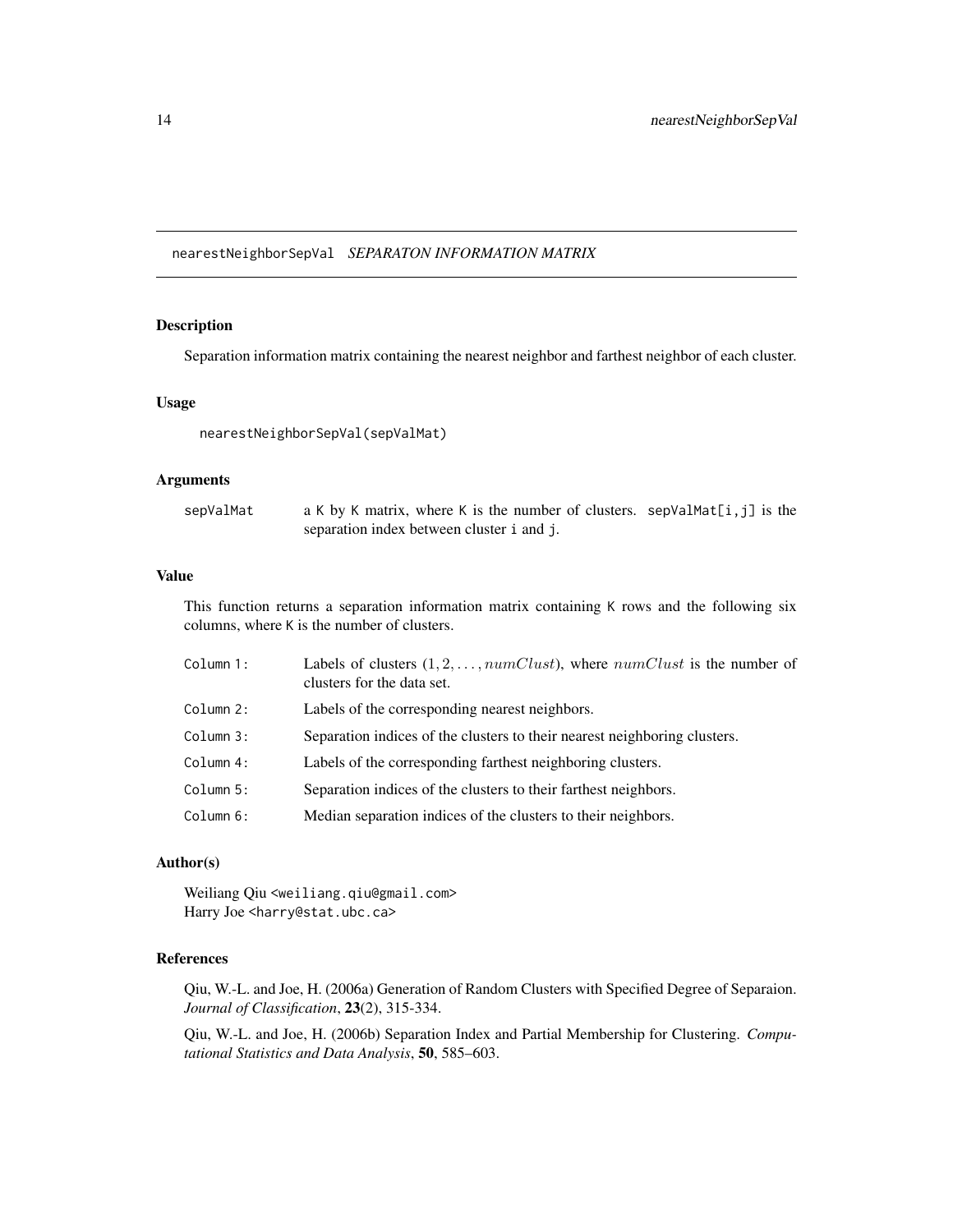## <span id="page-14-0"></span>plot1DProjection 15

#### Examples

```
n1 < -50mu1 \leftarrow c(\emptyset, \emptyset)Sigma1 <- matrix(c(2, 1, 1, 5), 2, 2)
n2 < -100mu2 < -c(10, 0)Sigma2 <- matrix(c(5, -1, -1, 2), 2, 2)
n3 < -30mu3 < -c(10, 10)Sigma3 <- matrix(c(3, 1.5, 1.5, 1), 2, 2)
projDir \leq c(1, 0)
muMat <- rbind(mu1, mu2, mu3)
SigmaArray \leq array(0, c(2, 2, 3))
SigmaArray[, , 1] <- Sigma1
SigmaArray[, , 2] <- Sigma2
SigmaArray[, , 3] <- Sigma3
tmp <- getSepProjTheory(
muMat = muMat,
SigmaArray = SigmaArray,
iniProjDirMethod="SL")
sepValMat <- tmp$sepValMat
nearestNeighborSepVal(sepValMat = sepValMat)
```
<span id="page-14-1"></span>

| <b>TION DIRECTION</b> | plot1DProjection | PLOT A PAIR OF CLUSTERS AND THEIR DENSITY ESTIMATES,<br>WHICH ARE PROJECTED ALONG A SPECIFIED 1-D PROJEC- |
|-----------------------|------------------|-----------------------------------------------------------------------------------------------------------|
|-----------------------|------------------|-----------------------------------------------------------------------------------------------------------|

## Description

Plot a pair of clusters and their density estimates, which are projected along a specified 1-D projection direction.

### Usage

```
plot1DProjection(
y1,
y2,
projDir,
                 sepValMethod = c("normal", "quantile"),
bw = "nrd0".
                 xlim = NULL,ylim = NULL,xlab = "1-D projected clusters",
 ylab = "density estimates",
                 title = "1-D Projected Clusters and their density estimates",
```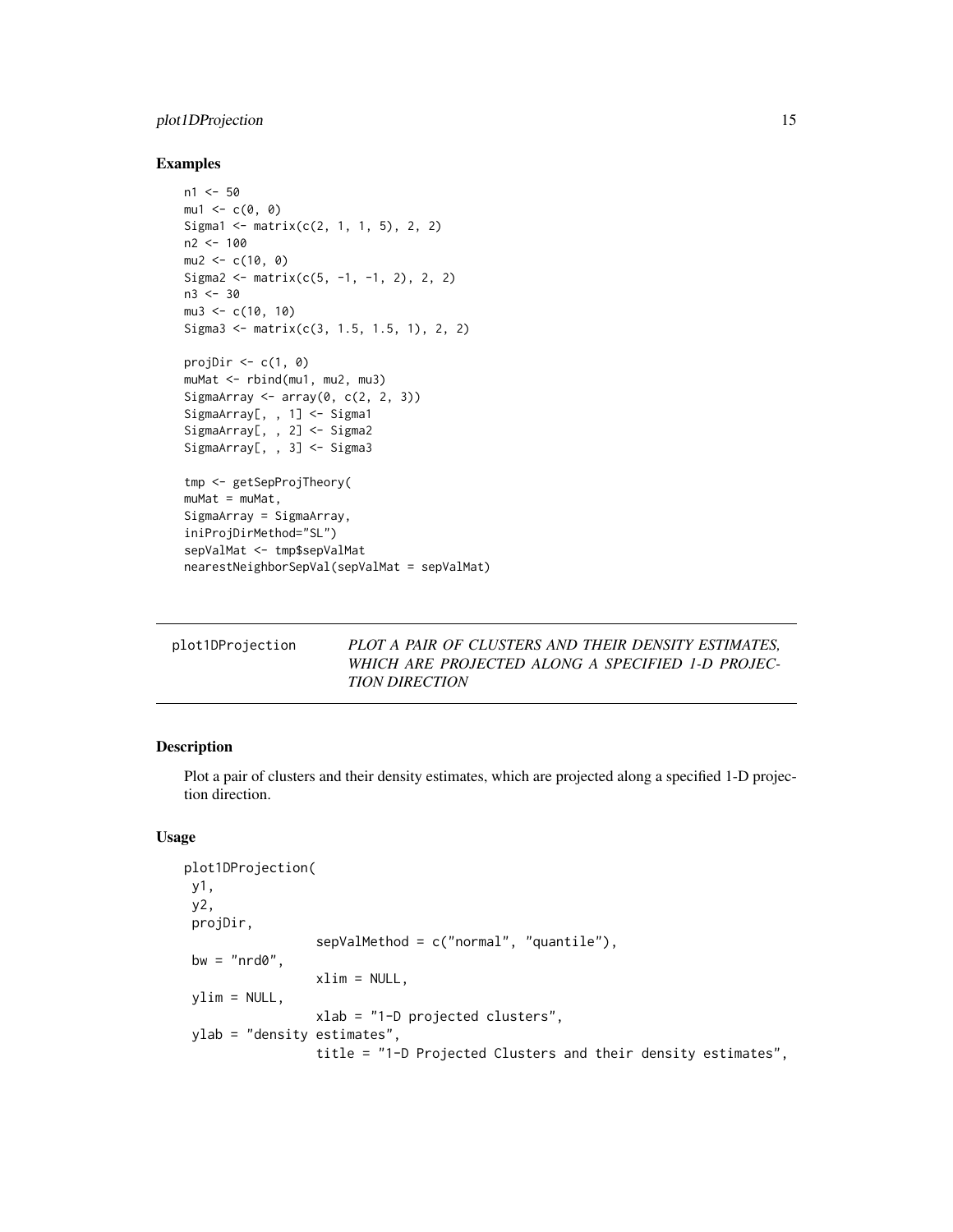```
font = 2,
font.lab = 2,
cex = 1.2,cex.lab = 1.2,
cex.main = 1.5,
               1wd = 4,lty1 = 1,lty2 = 2,pch1 = 18,
pch2 = 19,
col1 = 2,
col2 = 4,
               type = "1",alpha = 0.05,
eps = 1.0e-10,
quiet = TRUE)
```
## Arguments

| y1           | Data matrix of cluster 1. Rows correspond to observations. Columns correspond<br>to variables.                                                                                                                                                                                                                                                                                                                                                                                                                                                                                                                                                           |
|--------------|----------------------------------------------------------------------------------------------------------------------------------------------------------------------------------------------------------------------------------------------------------------------------------------------------------------------------------------------------------------------------------------------------------------------------------------------------------------------------------------------------------------------------------------------------------------------------------------------------------------------------------------------------------|
| y2           | Data matrix of cluster 2. Rows correspond to observations. Columns correspond<br>to variables.                                                                                                                                                                                                                                                                                                                                                                                                                                                                                                                                                           |
| projDir      | 1-D projection direction along which two clusters will be projected.                                                                                                                                                                                                                                                                                                                                                                                                                                                                                                                                                                                     |
| sepValMethod | Method to calculate separation index for a pair of clusters projected onto a 1-D<br>space. sepValMethod="quantile" indicates the quantile version of separation<br>index will be used: $sepVal = (L_2 - U_1)/(U_2 - L_1)$ where $L_i$ and $U_i$ , $i =$<br>1, 2, are the lower and upper alpha/2 sample percentiles of projected cluster $i$ .<br>sepValMethod="normal" indicates the normal version of separation index will<br>be used: $sepVal = [(vbar_2 - xbar_1) - z_{\alpha/2}(s_1 + s_2)] / [(vbar_2 - xbar_1) +$<br>$z_{\alpha/2}(s_1+s_2)$ , where $xbar_i$ and $s_i$ are the sample mean and standard deviation<br>of projected cluster $i$ . |
| bw           | The smoothing bandwidth to be used by the function density.                                                                                                                                                                                                                                                                                                                                                                                                                                                                                                                                                                                              |
| xlim         | Range of X axis.                                                                                                                                                                                                                                                                                                                                                                                                                                                                                                                                                                                                                                         |
| ylim         | Range of Y axis.                                                                                                                                                                                                                                                                                                                                                                                                                                                                                                                                                                                                                                         |
| xlab         | X axis label.                                                                                                                                                                                                                                                                                                                                                                                                                                                                                                                                                                                                                                            |
| ylab         | Y axis label.                                                                                                                                                                                                                                                                                                                                                                                                                                                                                                                                                                                                                                            |
| title        | Title of the plot.                                                                                                                                                                                                                                                                                                                                                                                                                                                                                                                                                                                                                                       |
| font         | An integer which specifies which font to use for text (see par).                                                                                                                                                                                                                                                                                                                                                                                                                                                                                                                                                                                         |
| font.lab     | The font to be used for x and y labels (see par).                                                                                                                                                                                                                                                                                                                                                                                                                                                                                                                                                                                                        |
| cex          | A numerical value giving the amount by which plotting text and symbols should<br>be scaled relative to the default (see par).                                                                                                                                                                                                                                                                                                                                                                                                                                                                                                                            |
| cex.lab      | The magnification to be used for x and y labels relative to the current setting of<br>'cex' (see par).                                                                                                                                                                                                                                                                                                                                                                                                                                                                                                                                                   |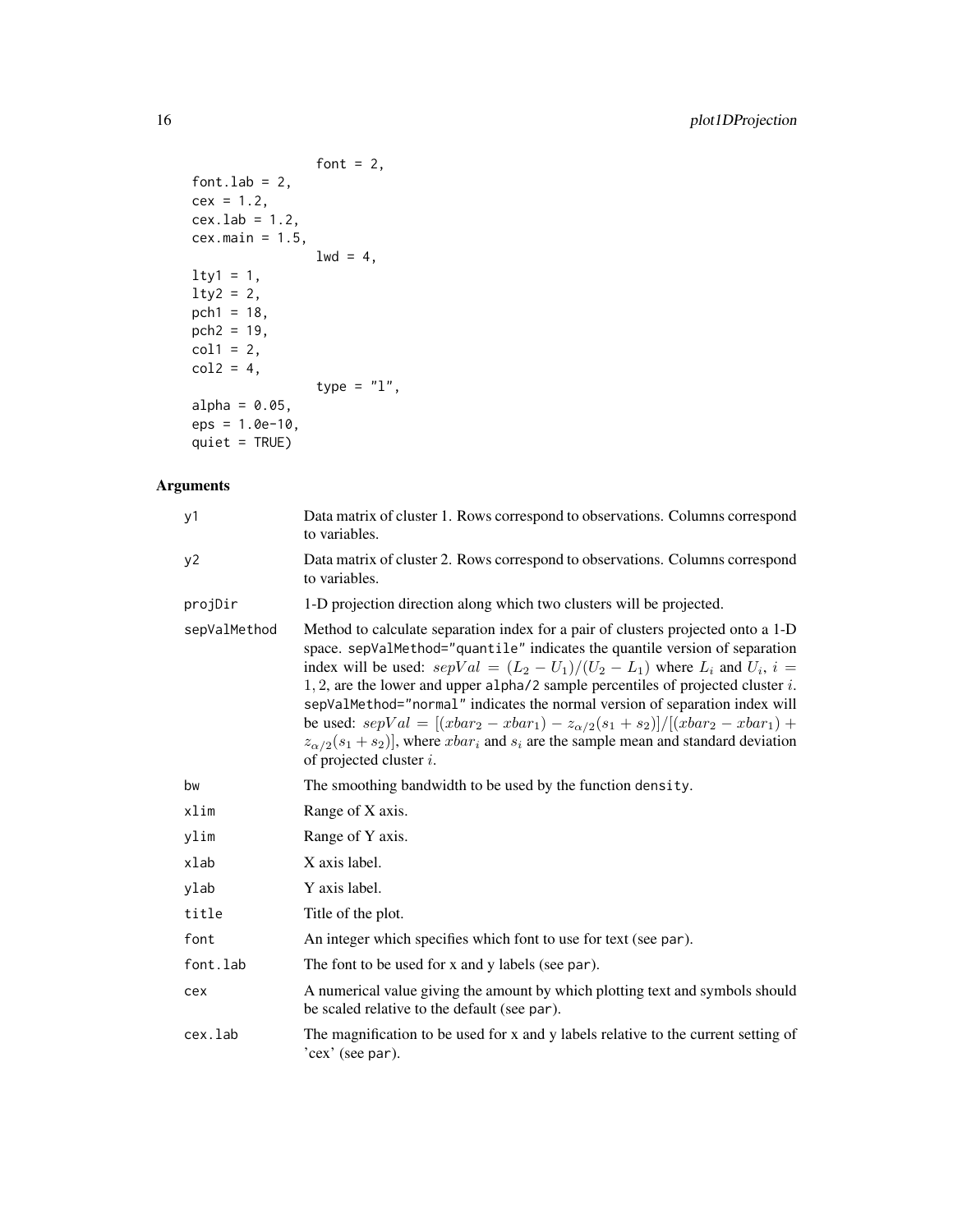| cex.main         | The magnification to be used for main titles relative to the current setting of<br>'cex' (see par).                                                                                                                                                                                                                                                                                               |
|------------------|---------------------------------------------------------------------------------------------------------------------------------------------------------------------------------------------------------------------------------------------------------------------------------------------------------------------------------------------------------------------------------------------------|
| lwd              | The line width, a \_positive\_ number, defaulting to '1' (see par).                                                                                                                                                                                                                                                                                                                               |
| lty1             | Line type for cluster $1$ (see par).                                                                                                                                                                                                                                                                                                                                                              |
| 1 <sub>ty2</sub> | Line type for cluster 2 (see par).                                                                                                                                                                                                                                                                                                                                                                |
| pch1             | Either an integer specifying a symbol or a single character to be used as the<br>default in plotting points for cluster 1 (see points).                                                                                                                                                                                                                                                           |
| pch <sub>2</sub> | Either an integer specifying a symbol or a single character to be used as the<br>default in plotting points for cluster 2 (see points).                                                                                                                                                                                                                                                           |
| col1             | Color to indicates cluster 1.                                                                                                                                                                                                                                                                                                                                                                     |
| col2             | Color to indicates cluster 2.                                                                                                                                                                                                                                                                                                                                                                     |
| type             | What type of plot should be drawn (see plot).                                                                                                                                                                                                                                                                                                                                                     |
| alpha            | Tuning parameter reflecting the percentage in the two tails of a projected cluster<br>that might be outlying.                                                                                                                                                                                                                                                                                     |
| eps              | A small positive number to check if a quantitiy q is equal to zero. If $ q  <$ eps,<br>then we regard $q$ as equal to zero. eps is used to check the denominator in<br>the formula of the separation index is equal to zero. Zero-value denominator<br>indicates two clusters are totally overlapped. Hence the separation index is set<br>to be $-1$ . The default value of eps is $1.0e - 10$ . |
| quiet            | A flag to switch on/off the outputs of intermediate results and/or possible warn-<br>ing messages. The default value is TRUE.                                                                                                                                                                                                                                                                     |

#### Details

The ticks along X axis indicates the positions of points of the projected two clusters. The positions of  $L_i$  and  $U_i$ ,  $i = 1, 2$ , are also indicated on X axis, where  $L_i$  and  $U_i$  are the lower and upper  $\alpha/2$  sample percentiles of cluster i if sepValMethod="quantile". If sepValMethod="normal",  $L_i = xbar_i - z_{\alpha/2} s_i$ , where  $xbar_i$  and  $s_i$  are the sample mean and standard deviation of cluster i, and  $z_{\alpha/2}$  is the upper  $\alpha/2$  percentile of standard normal distribution.

#### Value

| sepVal  | value of the separation index for the projected two clusters along the projection<br>direction projDir.                                                            |
|---------|--------------------------------------------------------------------------------------------------------------------------------------------------------------------|
| proiDir | projection direction. To make sure the projected cluster 1 is on the left-hand side<br>of the projected cluster 2, the input projDir might be changed to -projDir. |

## Author(s)

Weiliang Qiu <weiliang.qiu@gmail.com> Harry Joe <harry@stat.ubc.ca>

#### References

Qiu, W.-L. and Joe, H. (2006) Separation Index and Partial Membership for Clustering. *Computational Statistics and Data Analysis*, 50, 585–603.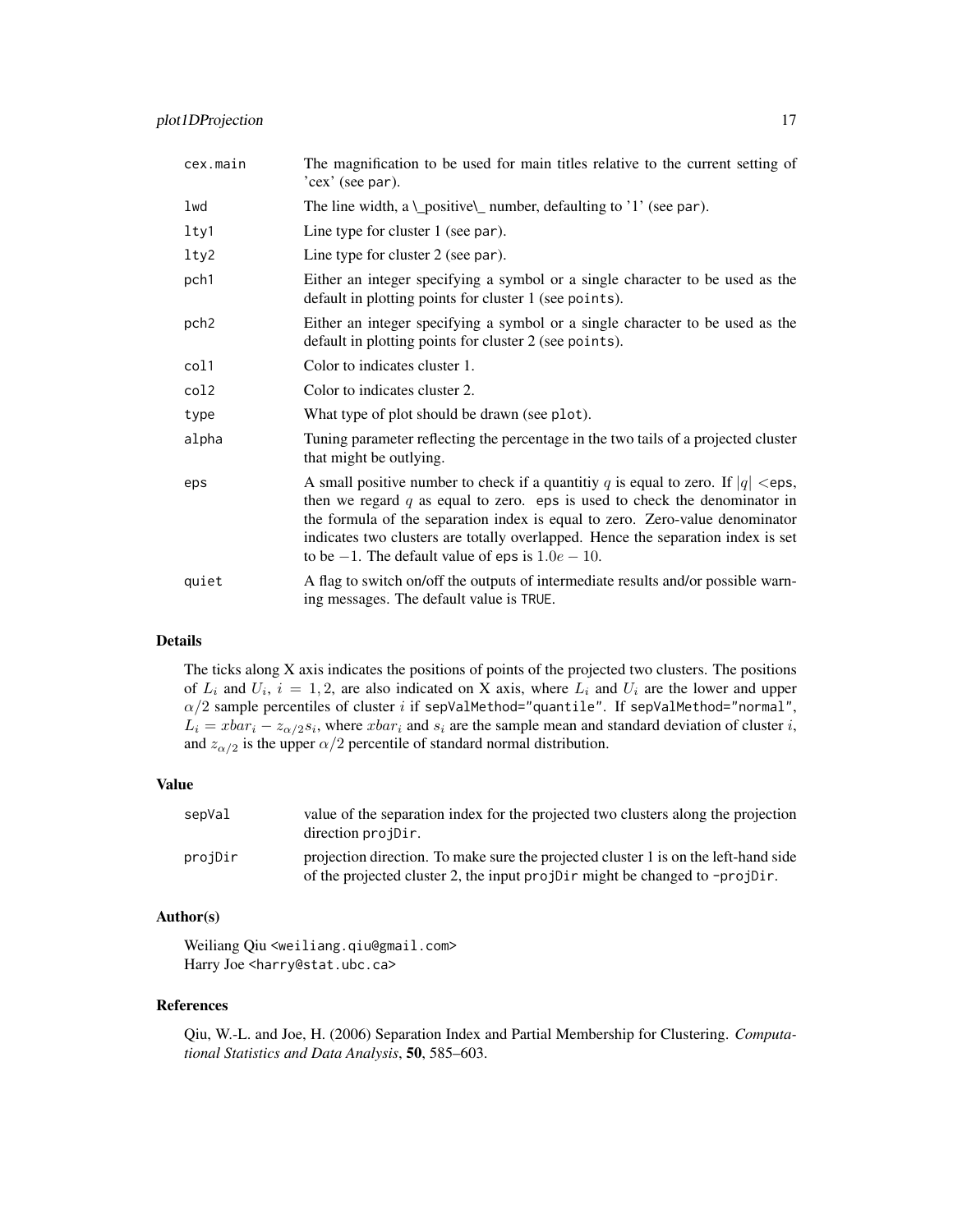## <span id="page-17-0"></span>See Also

[plot2DProjection](#page-17-1) [viewClusters](#page-29-1)

#### Examples

```
n1 < -50mu1 < -c(0, 0)Sigma1 <- matrix(c(2, 1, 1, 5), 2, 2)
n2 < -100mu2 < -c(10, 0)Sigma2 <- matrix(c(5, -1, -1, 2), 2, 2)
projDir \leq c(1, 0)
```

```
library(MASS)
set.seed(1234)
y1 <- mvrnorm(n1, mu1, Sigma1)
y2 <- mvrnorm(n2, mu2, Sigma2)
y \leftarrow \text{rbind}(y1, y2)cl <- rep(1:2, c(n1, n2))b <- getSepProjData(
    y = y,
    cl = cl,iniProjDirMethod = "SL",
    projDirMethod = "newton")
# projection direction for clusters 1 and 2
projDir <- b$projDirArray[1, 2, ]
plot1DProjection(
y1 = y1,
 y2 = y2,
 projDir = projDir)
```
<span id="page-17-1"></span>plot2DProjection *PLOT A PAIR OF CLUSTERS ALONG A 2-D PROJECTION SPACE*

#### Description

Plot a pair of clusters along a 2-D projection space.

#### Usage

```
plot2DProjection(
y1,
y2,
projDir,
                 sepValMethod = c("normal", "quantile"),
                 iniProjDirMethod = c("SL", "naive"),
```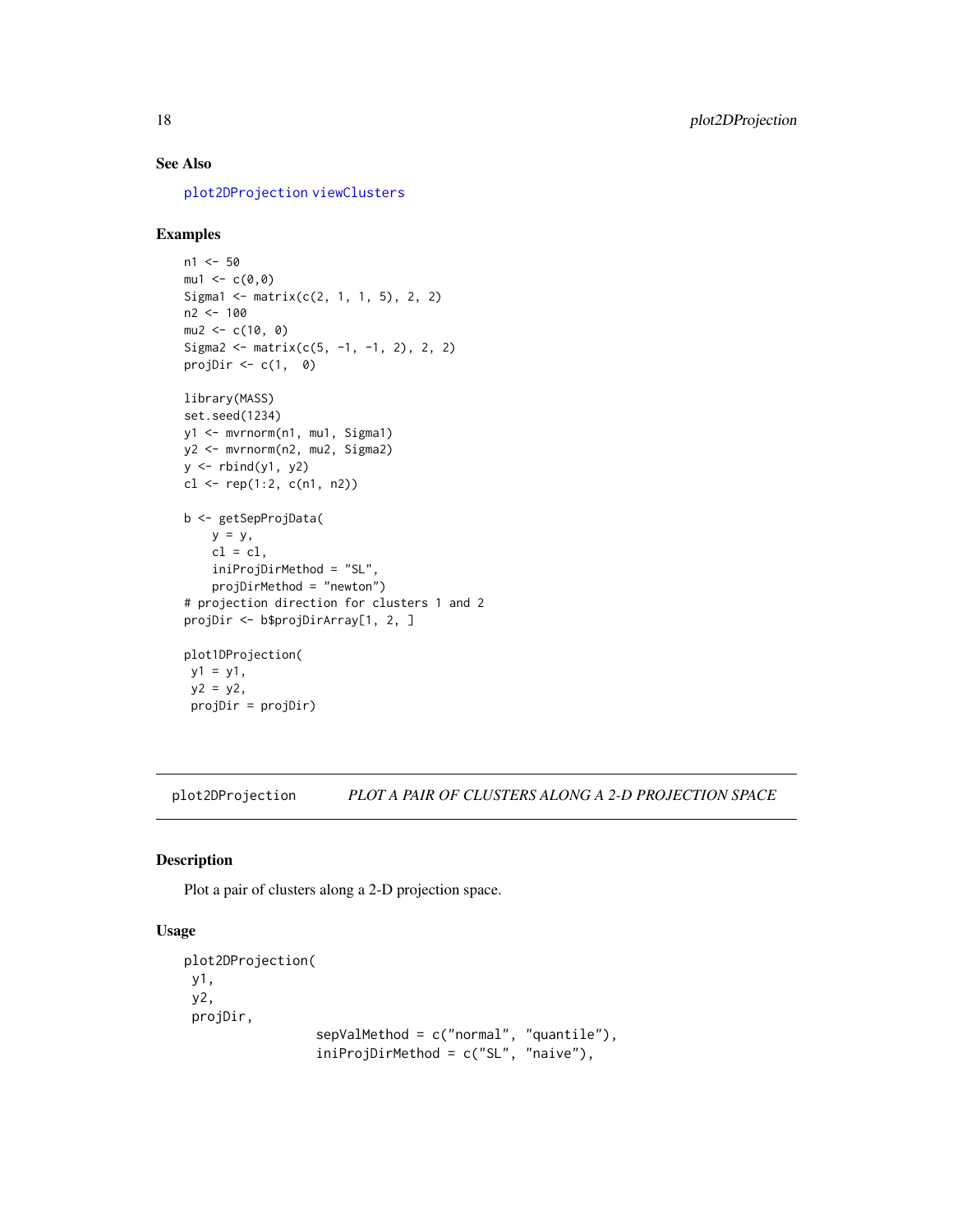```
projDirMethod = c("newton", "fixedpoint"),
               xlim = NULL,ylim = NULL,xlab = "1st projection direction",
               ylab = "2nd projection direction",
               title = "Scatter plot of 2-D Projected Clusters",
               font = 2,
font.lab = 2,
cex = 1.2,cex.1ab = 1,
cex.main = 1.5,
               1wd = 4,
lty1 = 1,lty2 = 2,pch1 = 18,
pch2 = 19,
col1 = 2,col2 = 4,
               alpha = 0.05,
ITMAX = 20,eps = 1.0e-10,quiet = TRUE)
```
## Arguments

| y1               | Data matrix of cluster 1. Rows correspond to observations. Columns correspond<br>to variables.                                                                                                                                                                                                                                                                                                                                                                                                                                                                                                                                                           |
|------------------|----------------------------------------------------------------------------------------------------------------------------------------------------------------------------------------------------------------------------------------------------------------------------------------------------------------------------------------------------------------------------------------------------------------------------------------------------------------------------------------------------------------------------------------------------------------------------------------------------------------------------------------------------------|
| y2               | Data matrix of cluster 2. Rows correspond to observations. Columns correspond<br>to variables.                                                                                                                                                                                                                                                                                                                                                                                                                                                                                                                                                           |
| projDir          | 1-D projection direction along which two clusters will be projected.                                                                                                                                                                                                                                                                                                                                                                                                                                                                                                                                                                                     |
| sepValMethod     | Method to calculate separation index for a pair of clusters projected onto a 1-D<br>space. sepValMethod="quantile" indicates the quantile version of separation<br>index will be used: $sepVal = (L_2 - U_1)/(U_2 - L_1)$ where $L_i$ and $U_i$ , $i =$<br>1, 2, are the lower and upper alpha/2 sample percentiles of projected cluster $i$ .<br>sepValMethod="normal" indicates the normal version of separation index will<br>be used: $sepVal = [(rbar_2 - xbar_1) - z_{\alpha/2}(s_1 + s_2)] / [(rbar_2 - xbar_1) +$<br>$z_{\alpha/2}(s_1+s_2)$ , where $xbar_i$ and $s_i$ are the sample mean and standard deviation<br>of projected cluster $i$ . |
| iniProjDirMethod |                                                                                                                                                                                                                                                                                                                                                                                                                                                                                                                                                                                                                                                          |
|                  | Indicating the method to get initial projection direction when calculating the<br>separation index between a pair of clusters (c.f. Qiu and Joe, 2006a, 2006b).<br>iniProjDirMethod="SL" indicates the initial projection direction is the sample<br>version of the SL's projection direction (Su and Liu, 1993) $(\Sigma_1 + \Sigma_2)^{-1} (\mu_2 - \mu_1)$<br>iniProjDirMethod="naive" indicates the initial projection direction is $\mu_2 - \mu_1$                                                                                                                                                                                                  |
| projDirMethod    | Indicating the method to get the optimal projection direction when calculating<br>the separation index between a pair of clusters (c.f. Qiu and Joe, 2006a, 2006b).<br>projDirMethod="newton" indicates we use the Newton-Raphson method to                                                                                                                                                                                                                                                                                                                                                                                                              |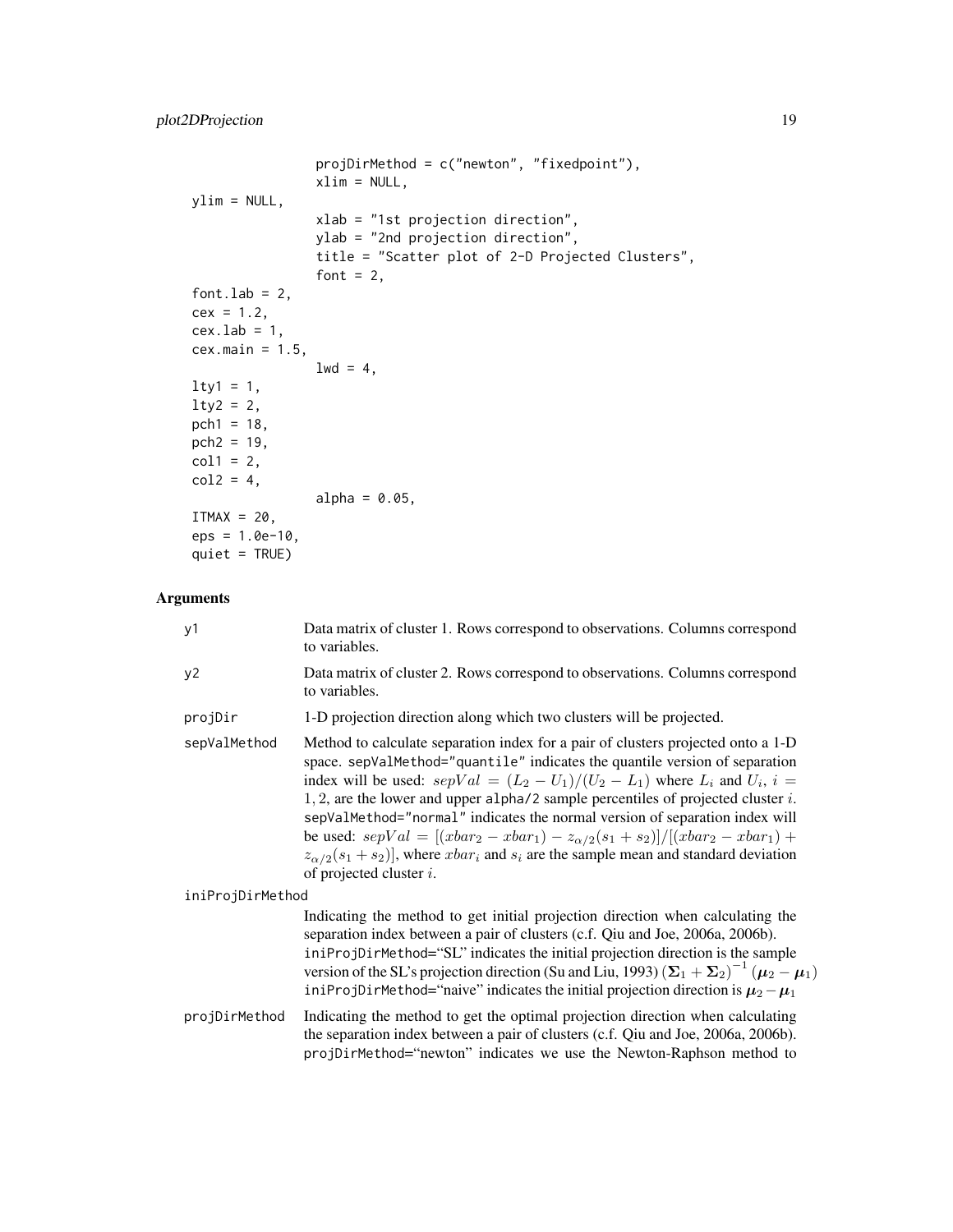|                  | search the optimal projection direction (c.f. Qiu and Joe, 2006a). This requires<br>the assumptions that both covariance matrices of the pair of clusters are positive-<br>definite. If this assumption is violated, the "fixedpoint" method could be used.<br>The "fixedpoint" method iteratively searches the optimal projection direction<br>based on the first derivative of the separation index to the project direction (c.f.<br>Qiu and Joe, 2006b). |
|------------------|--------------------------------------------------------------------------------------------------------------------------------------------------------------------------------------------------------------------------------------------------------------------------------------------------------------------------------------------------------------------------------------------------------------------------------------------------------------|
| xlim             | Range of X axis.                                                                                                                                                                                                                                                                                                                                                                                                                                             |
| ylim             | Range of Y axis.                                                                                                                                                                                                                                                                                                                                                                                                                                             |
| xlab             | X axis label.                                                                                                                                                                                                                                                                                                                                                                                                                                                |
| ylab             | Y axis label.                                                                                                                                                                                                                                                                                                                                                                                                                                                |
| title            | Title of the plot.                                                                                                                                                                                                                                                                                                                                                                                                                                           |
| font             | An integer which specifies which font to use for text (see par).                                                                                                                                                                                                                                                                                                                                                                                             |
| font.lab         | The font to be used for x and y labels (see par).                                                                                                                                                                                                                                                                                                                                                                                                            |
| cex              | A numerical value giving the amount by which plotting text and symbols should<br>be scaled relative to the default (see par).                                                                                                                                                                                                                                                                                                                                |
| cex.lab          | The magnification to be used for x and y labels relative to the current setting of<br>'cex' (see par).                                                                                                                                                                                                                                                                                                                                                       |
| cex.main         | The magnification to be used for main titles relative to the current setting of<br>'cex' (see par).                                                                                                                                                                                                                                                                                                                                                          |
| lwd              | The line width, a \_positive\_ number, defaulting to '1' (see par).                                                                                                                                                                                                                                                                                                                                                                                          |
| lty1             | Line type for cluster 1 (see par).                                                                                                                                                                                                                                                                                                                                                                                                                           |
| lty2             | Line type for cluster 2 (see par).                                                                                                                                                                                                                                                                                                                                                                                                                           |
| pch1             | Either an integer specifying a symbol or a single character to be used as the<br>default in plotting points for cluster 1 (see points).                                                                                                                                                                                                                                                                                                                      |
| pch <sub>2</sub> | Either an integer specifying a symbol or a single character to be used as the<br>default in plotting points for cluster 2 (see points).                                                                                                                                                                                                                                                                                                                      |
| col1             | Color to indicates cluster 1.                                                                                                                                                                                                                                                                                                                                                                                                                                |
| col2             | Color to indicates cluster 2.                                                                                                                                                                                                                                                                                                                                                                                                                                |
| alpha            | Tuning parameter reflecting the percentage in the two tails of a projected cluster<br>that might be outlying.                                                                                                                                                                                                                                                                                                                                                |
| <b>ITMAX</b>     | Maximum iteration allowed when iteratively calculating the optimal projection<br>direction. The actual number of iterations is usually much less than the default<br>value 20.                                                                                                                                                                                                                                                                               |
| eps              | A small positive number to check if a quantitiy q is equal to zero. If $ q  <$ eps,<br>then we regard $q$ as equal to zero. eps is used to check the denominator in<br>the formula of the separation index is equal to zero. Zero-value denominator<br>indicates two clusters are totally overlapped. Hence the separation index is set<br>to be $-1$ . The default value of eps is $1.0e - 10$ .                                                            |
| quiet            | A flag to switch on/off the outputs of intermediate results and/or possible warn-<br>ing messages. The default value is TRUE.                                                                                                                                                                                                                                                                                                                                |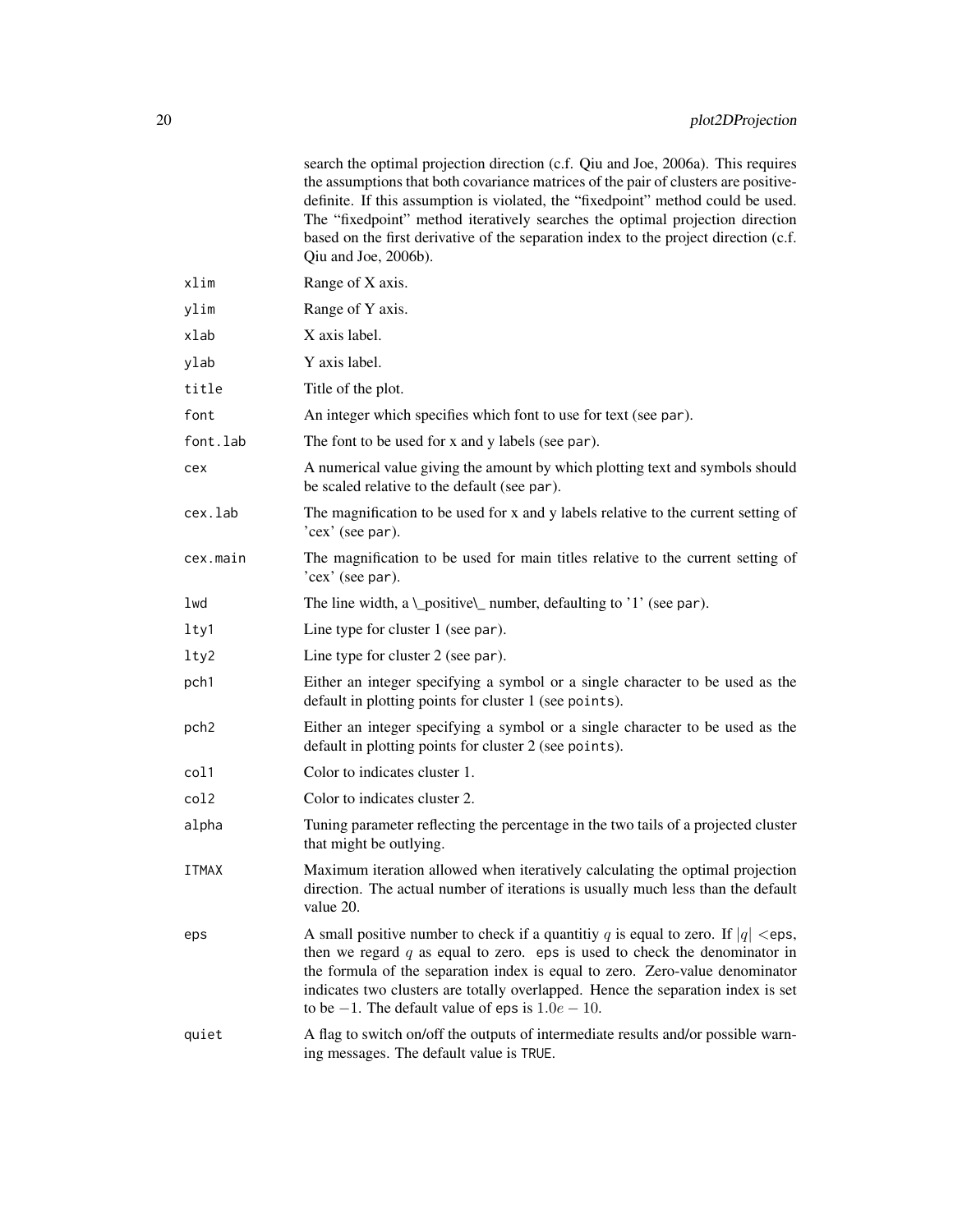#### <span id="page-20-0"></span>plot2DProjection 21

#### Details

To get the second projection direction, we first construct an orthogonal matrix with first column projDir. Then we rotate the data points according to this orthogonal matrix. Next, we remove the first dimension of the rotated data points, and obtain the optimal projection direction projDir2 for the rotated data points in the remaining dimensions. Finally, we rotate the vector projDir3=(0,projDir2) back to the original space. The vector projDir3 is the second projection direction.

The ticks along X axis indicates the positions of points of the projected two clusters. The positions of  $L_i$  and  $U_i$ ,  $i = 1, 2$ , are also indicated on X axis, where  $L_i$  and  $U_i$  are the lower and upper  $\alpha/2$  sample percentiles of cluster i if sepValMethod="quantile". If sepValMethod="normal",  $L_i = xbar_i - z_{\alpha/2} s_i$ , where  $xbar_i$  and  $s_i$  are the sample mean and standard deviation of cluster i, and  $z_{\alpha/2}$  is the upper  $\alpha/2$  percentile of standard normal distribution.

#### Value

| sepValx | value of the separation index for the projected two clusters along the 1st projec-<br>tion direction. |
|---------|-------------------------------------------------------------------------------------------------------|
| sepValy | value of the separation index for the projected two clusters along the 2nd pro-<br>jection direction. |
| 02      | 1st column is the 1st projection direction. 2nd column is the 2nd projection<br>direction.            |

#### Author(s)

Weiliang Qiu <weiliang.qiu@gmail.com> Harry Joe <harry@stat.ubc.ca>

#### References

Qiu, W.-L. and Joe, H. (2006a) Generation of Random Clusters with Specified Degree of Separaion. *Journal of Classification*, 23(2), 315-334.

Qiu, W.-L. and Joe, H. (2006b) Separation Index and Partial Membership for Clustering. *Computational Statistics and Data Analysis*, 50, 585–603.

#### See Also

[plot1DProjection](#page-14-1) [viewClusters](#page-29-1)

#### Examples

```
n1 <- 50
mu1 < -c(0,0)Sigma1 <- matrix(c(2, 1, 1, 5), 2, 2)
n2 <- 100
mu2 < -c(10, 0)Sigma2 <- matrix(c(5, -1, -1, 2), 2, 2)
projDir \leq -c(1, 0)library(MASS)
set.seed(1234)
```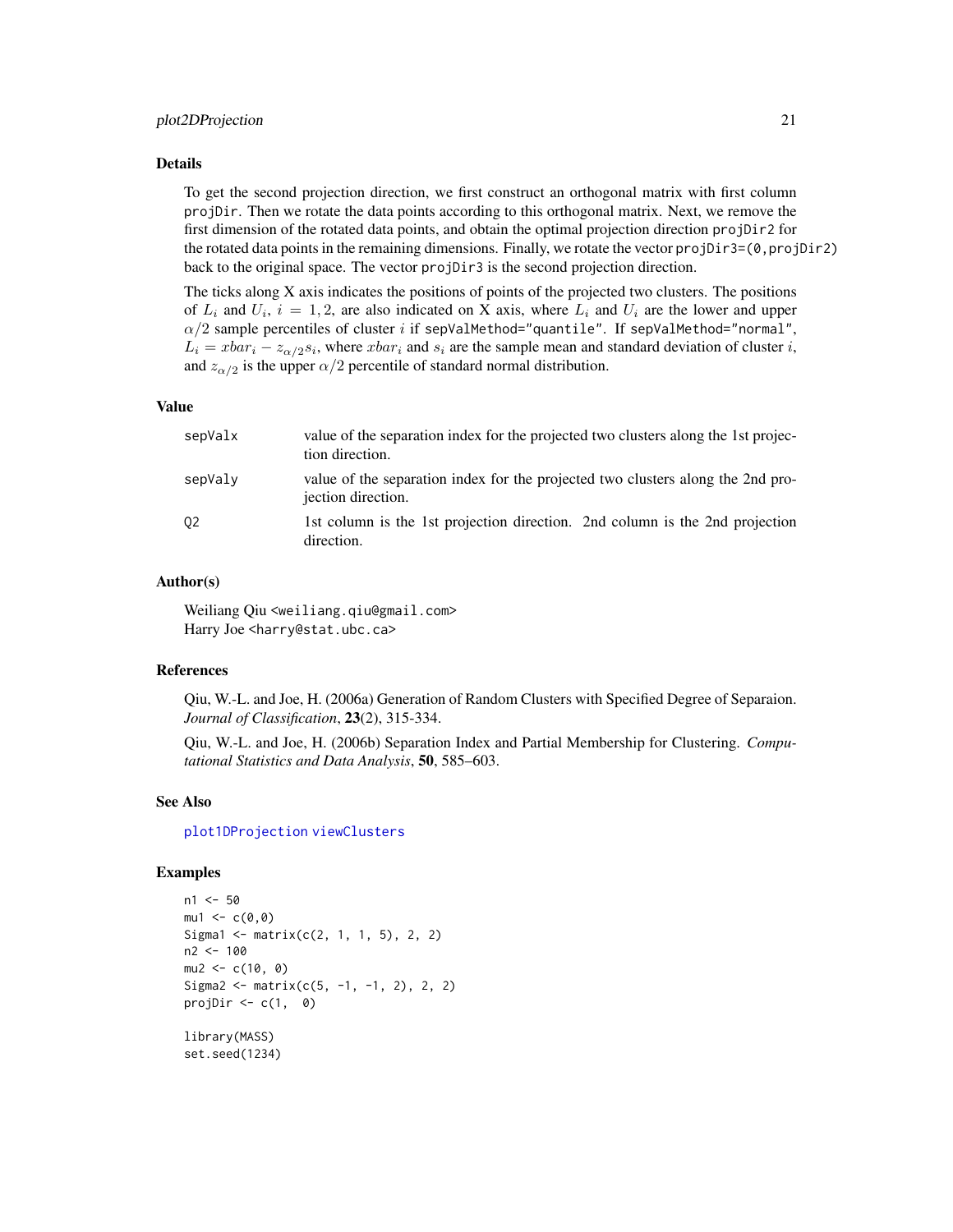```
y1 <- mvrnorm(n1, mu1, Sigma1)
y2 <- mvrnorm(n2, mu2, Sigma2)
y \leftarrow \text{rbind}(y1, y2)cl \leftarrow rep(1:2, c(n1, n2))b <- getSepProjData(
    y = y,
    cl = cl,iniProjDirMethod = "SL",
    projDirMethod = "newton")
# projection direction for clusters 1 and 2
projDir <- b$projDirArray[1,2,]
par(mfrow = c(2,1))plot1DProjection(
y1 = y1,
 y2 = y2,
 projDir = projDir)
plot2DProjection(
y1 = y1,
 y2 = y2,
 projDir = projDir)
```
## rcorrmatrix *GENERATE A RANDOM CORRELATION MATRIX BASED ON RAN-DOM PARTIAL CORRELATIONS*

#### Description

Generate a random correlation matrix based on random partial correlations.

## Usage

rcorrmatrix(d, alphad = 1)

#### Arguments

| $\mathsf{d}$ | Dimension of the matrix. d should be a non-negative integer.                                                                                                                                                                                                                                                                                                                                                                                                                                |
|--------------|---------------------------------------------------------------------------------------------------------------------------------------------------------------------------------------------------------------------------------------------------------------------------------------------------------------------------------------------------------------------------------------------------------------------------------------------------------------------------------------------|
| alphad       | $\alpha$ parameter for partial of 1, d given 2, , $d-1$ , for generating random cor-<br>relation matrix based on the method proposed by Joe $(2006)$ , where d is the<br>dimension of the correlation matrix. The default value alphad $= 1$ leads to a<br>random matrix which is uniform over space of positive definite correlation ma-<br>trices. Each correlation has a $Beta(a, a)$ distribution on $(-1, 1)$ where $a =$<br>$alpha + (d - 2)/2$ . alphad should be a positive number. |

#### Value

A correlation matrix.

<span id="page-21-0"></span>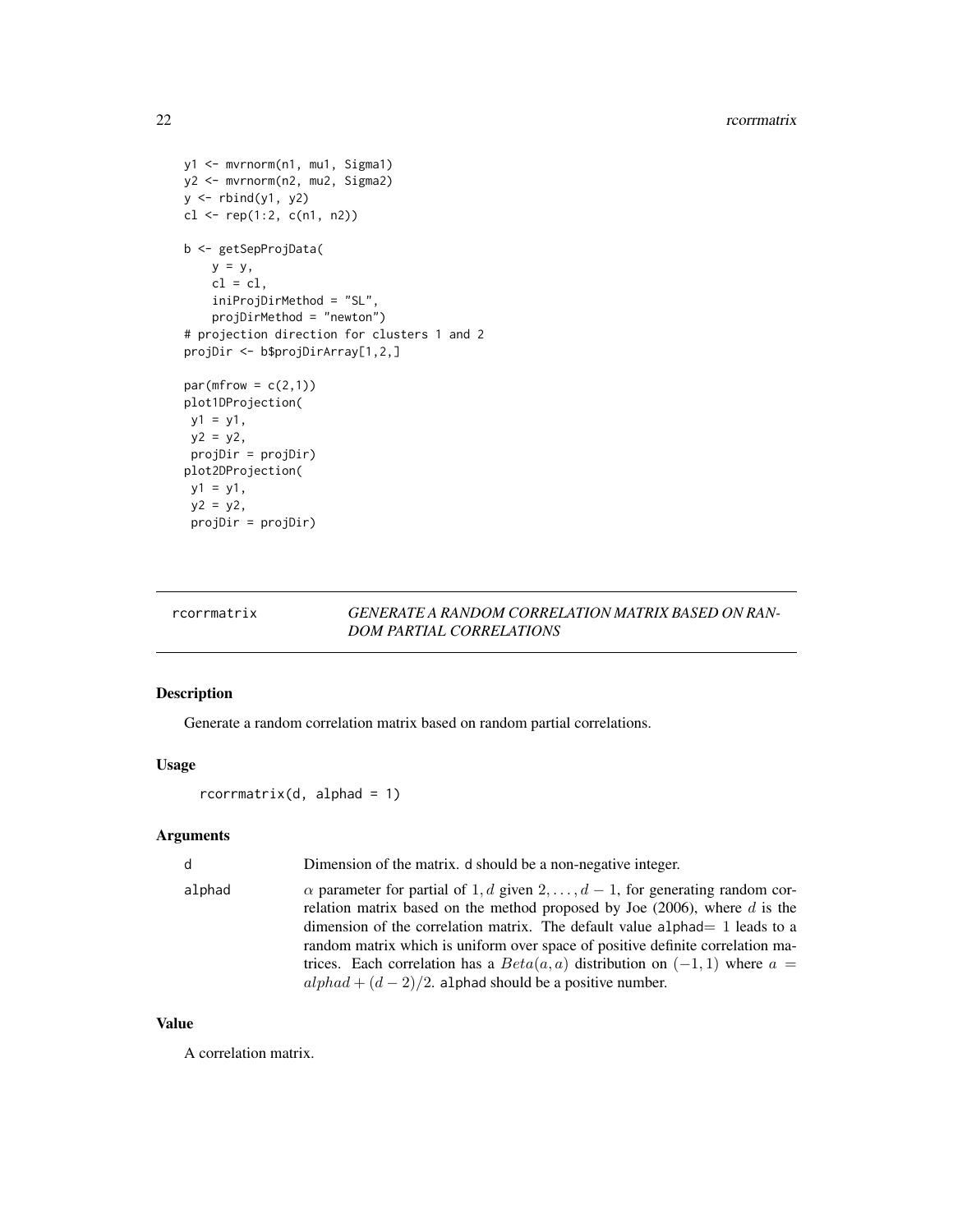#### <span id="page-22-0"></span>sepIndex 23

## Author(s)

Weiliang Qiu <weiliang.qiu@gmail.com> Harry Joe <harry@stat.ubc.ca>

#### References

Joe, H. (2006) Generating Random Correlation Matrices Based on Partial Correlations. *Journal of Multivariate Analysis*, 97, 2177–2189.

## Examples

```
rcorrmatrix(3)
rcorrmatrix(5)
rcorrmatrix(5, alphad = 2.5)
```

| sepIndex | MEASURE THE MAGNITUDE OF THE GAP OR SPARSE AREA BE-  |
|----------|------------------------------------------------------|
|          | TWEEN A PAIR OF CLUSTERS ALONG THE SPECIFIED PROJEC- |
|          | <b>TION DIRECTION</b>                                |

### Description

Measure the magnitude of the gap or sparse area between a pair of clusters (or cluster distributions) along the specified projection direction.

#### Usage

```
sepIndexTheory(
       projDir,
       mu1,
       Sigma1,
       mu2,
       Sigma2,
               alpha = 0.05,
       eps = 1.0e-10,quiet = TRUE)
sepIndexData(
     projDir,
     y1,
     y2,
     alpha = 0.05,
     eps = 1.0e-10,quiet = TRUE)
```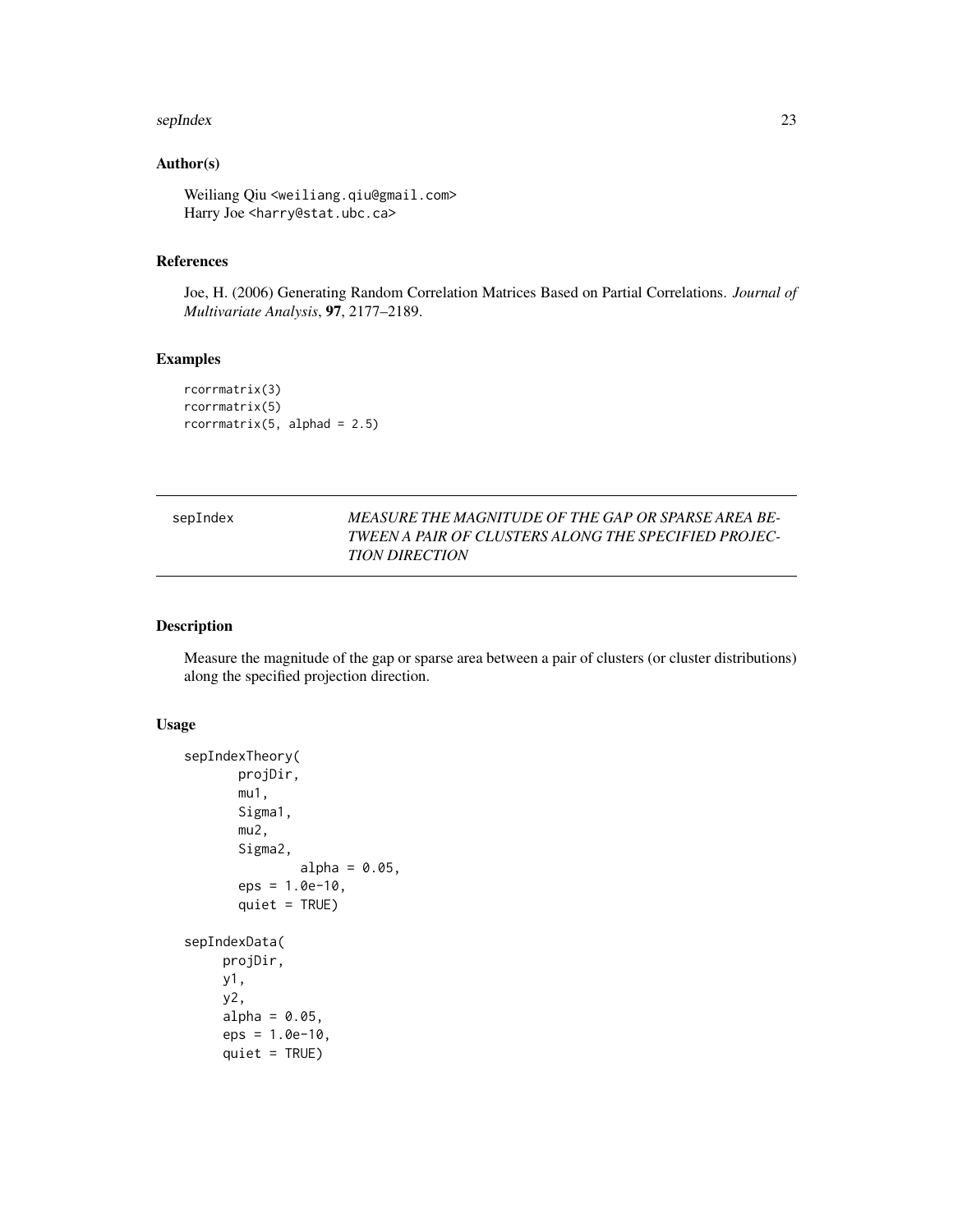24 sepIndex sepIndex sepIndex sepIndex sepIndex sepIndex sepIndex sepIndex sepIndex sepIndex sepIndex sepIndex

## Arguments

| projDir | Projection direction.                                                                                                                                                                                                                    |
|---------|------------------------------------------------------------------------------------------------------------------------------------------------------------------------------------------------------------------------------------------|
| mu1     | Mean vector of cluster 1.                                                                                                                                                                                                                |
| Sigma1  | Covariance matrix of cluster 1.                                                                                                                                                                                                          |
| mu2     | Mean vector of cluster 2.                                                                                                                                                                                                                |
| Sigma2  | Covariance matrix of cluster 2.                                                                                                                                                                                                          |
| y1      | Data matrix of cluster 1. Rows correspond to observations. Columns correspond<br>to variables.                                                                                                                                           |
| y2      | Data matrix of cluster 2. Rows correspond to observations. Columns correspond<br>to variables.                                                                                                                                           |
| alpha   | Tuning parameter reflecting the percentage in the two tails of a projected cluster<br>that might be outlying. We set alpha $= 0.05$ like we set the significance level in<br>hypothesis testing as 0.05.                                 |
| eps     | Convergence threshold. A small positive number to check if a quantitiy q is<br>equal to zero. If  q  $\lt$ eps, then we regard q is equal to zero. eps is used to<br>check if an algorithm converges. The default value is $1.0e - 10$ . |
| quiet   | A flag to switch on/off the outputs of intermediate results and/or possible warn-<br>ing messages. The default value is TRUE.                                                                                                            |

## Value

The value of the separation index defined in Qiu and Joe (2006).

## Author(s)

Weiliang Qiu <weiliang.qiu@gmail.com> Harry Joe <harry@stat.ubc.ca>

## References

Qiu, W.-L. and Joe, H. (2006) Separation Index and Partial Membership for Clustering. *Computational Statistics and Data Analysis*, 50, 585–603.

## Examples

```
n1<-50
mu1 < -c(0, 0)Sigma1<-matrix(c(2,1,1,5),2,2)
n2<-100
mu2<-c(10,0)
Sigma2<-matrix(c(5,-1,-1,2),2,2)
projDir<-c(1, 0)
sepIndexTheory(projDir, mu1, Sigma1, mu2, Sigma2)
library(MASS)
y1 <- mvrnorm(n1, mu1, Sigma1)
y2 <- mvrnorm(n2, mu2, Sigma2)
```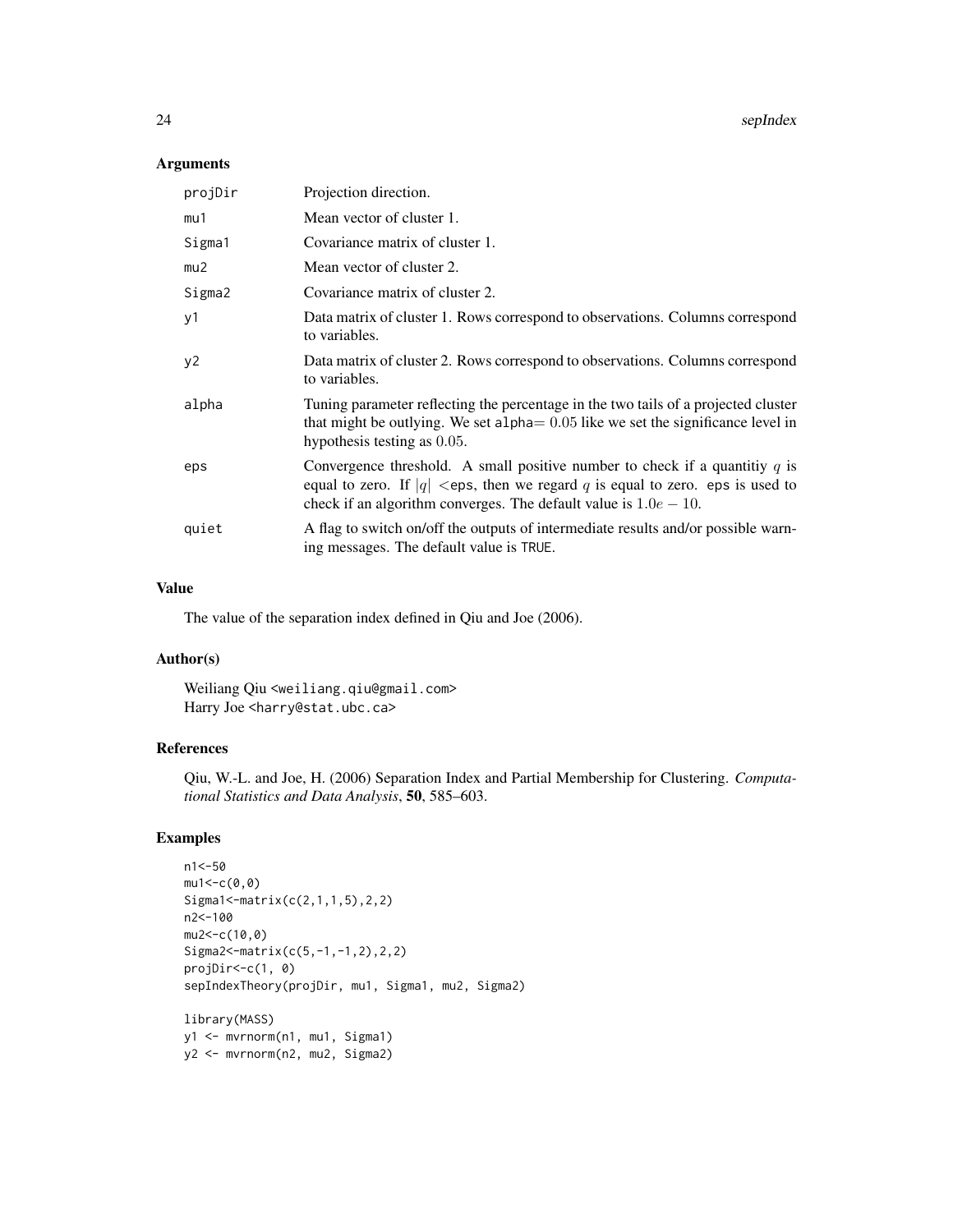```
sepIndexData(
    projDir = projDir,
    y1 = y1,
    y2 = y2
```
simClustDesign *DESIGN FOR RANDOM CLUSTER GENERATION WITH SPECI-FIED DEGREE OF SEPARATION*

#### Description

Generating data sets via a factorial design, which has factors: degree of separation, number of clusters, number of non-noisy variables, number of noisy variables. The separation between any cluster and its nearest neighboring clusters can be set to a specified value. The covariance matrices of clusters can have arbitrary diameters, shapes and orientations.

#### Usage

```
simClustDesign(numClust = c(3,6,9),
               sepVal = c(0.01, 0.21, 0.342),
               seplabels = c("L", "M", "H"),
               numNonNoisy = c(4,8,20),
               numNoisy = NULL,
               numOutlier = 0,
               numReplicate = 3,
               fileName = "test",
               clustszind = 2,
               clustSizeEq = 50,
               rangeN = c(50, 200),
               clustSizes = NULL,
               covMethod = c("eigen", "onion", "c-vine", "unifcorrmat"),
       eigenvalue = NULL,
               rangeVar = c(1, 10),
               lambdalow = 1,ratioLambda = 10,
               alphad = 1,
               eta = 1,
               rotateind = TRUE,
               iniProjDirMethod = c("SL", "naive"),
               projDirMethod = c("newton", "fixedpoint"),
               alpha = 0.05,
               ITMAX = 20,
               eps = 1.0e-10,
               quiet = TRUE,
               outputDatFlag = TRUE,
               outputLogFlag = TRUE,
               outputEmpirical = TRUE,
               outputInfo = TRUE)
```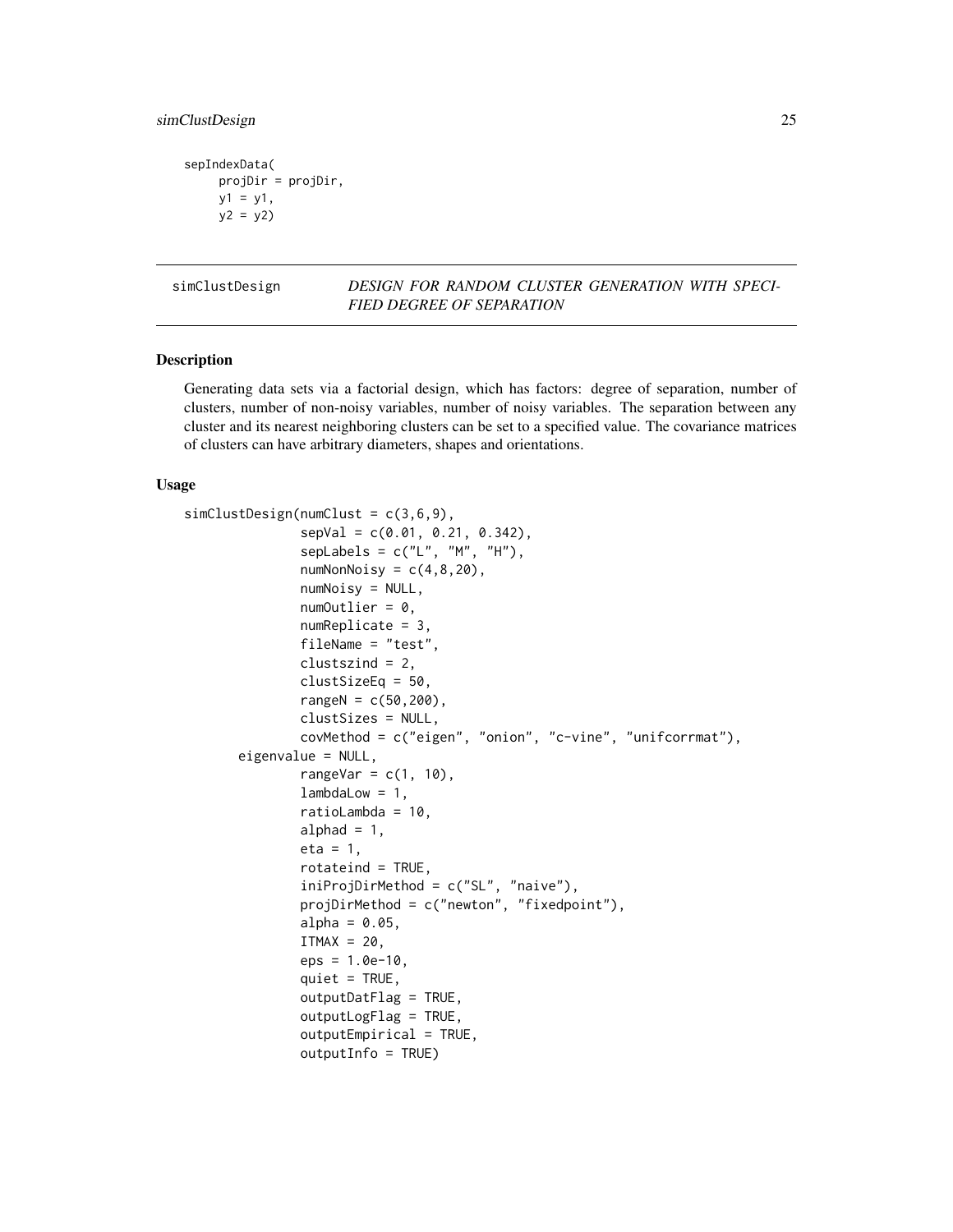## Arguments

| numClust     | Vector of the number of clusters for data sets in the design.                                                                                                                                                                                                                                                                                                                                                                                                                                                                                                                                                                                                       |
|--------------|---------------------------------------------------------------------------------------------------------------------------------------------------------------------------------------------------------------------------------------------------------------------------------------------------------------------------------------------------------------------------------------------------------------------------------------------------------------------------------------------------------------------------------------------------------------------------------------------------------------------------------------------------------------------|
| sepVal       | Vector of desired values of the separation index between clusters and their near-<br>est neighboring clusters. Each element of sepVal can take values within the<br>interval $[-1,1)$ . The closer to 1 an element of sepVal is, the more separated<br>the pair of clusters are. The values $0.01, 0.21, 0.34$ are the values of the sep-<br>aration index for two univariate clusters generated from $N(0, 1)$ and $N(0, A)$ ,<br>where $A = 4, 6, 8$ , respectively. sepVal= $0.01(A = 4)$ indicates a close clus-<br>ter structure. sepVal= $0.21(A = 6)$ indicates a separated cluster structure.<br>sepVal = $0.34(A = 8)$ indicates a well-separated cluster. |
| sepLabels    | Labels for "close", "separated", and "well-separated" cluster structures. By de-<br>fault, "L" (low) means "close", "M" (medium) means "separated", "H" (high)<br>means "well-separated".                                                                                                                                                                                                                                                                                                                                                                                                                                                                           |
| numNonNoisy  | Vector of the number of non-noisy variables.                                                                                                                                                                                                                                                                                                                                                                                                                                                                                                                                                                                                                        |
| numNoisy     | Vectors of the number of noisy variables. The default value of numNoisy is NULL<br>so that the program can automatically assign the value of numNoisy as a vector<br>with elements $1, round(p1/2), p1$ .                                                                                                                                                                                                                                                                                                                                                                                                                                                           |
| numOutlier   | The number or ratio of outliers. If numOutlier is a positive integer, then numOutlier<br>means the number of outliers. If numOutlier is a real number between $(0, 1)$ ,<br>then numOutlier means the ratio of outliers, i.e. the number of outliers is equal<br>to round(num0utlier* $n_1$ ), where $n_1$ is the total number of non-outliers. If<br>numOutlier is a real number greater than 1, then numOutlier is rounded to an<br>integer.                                                                                                                                                                                                                      |
| numReplicate | Number of data sets to be generated for the same cluster structure specified<br>by the other arguments of the function genRandomClust. The default value 3<br>follows the design in Milligan (1985).                                                                                                                                                                                                                                                                                                                                                                                                                                                                |
| fileName     | The first part of the names of data files that record the generated data sets and<br>associated information, such as cluster membership of data points, labels of<br>noisy variables, separation index matrix, projection directions, etc. (see details).<br>The default value of fileName is 'test'.                                                                                                                                                                                                                                                                                                                                                               |
| clustszind   | Cluster size indicator. clustszind= 1 indicates that all cluster have equal size.<br>The size is specified by the argument clust Size Eq. clusts $z$ indicates<br>that the cluster sizes are randomly generated from the range specified by the<br>argument rangeN. $cluster = 3$ indicates that the cluster sizes are specified<br>via the vector clust Sizes. The default value is 2 so that the generated clusters<br>are more realistic.                                                                                                                                                                                                                        |
| clustSizeEq  | Cluster size. If the argument clustszind= $1$ , then all clusters will have the<br>equal number clustSizeEq of data points. The value of clustSizeEq should<br>be large enough to get non-singular cluster covariance matrices. We recommend<br>the clust Size Eq is at least $10 * p$ , where p is the total number of variables (in-<br>cluding both non-noisy and noisy variables). The default value 100 is a reason-<br>able cluster size.                                                                                                                                                                                                                     |
| rangeN       | The range of cluster sizes. If clustszind $= 2$ , then cluster sizes will be ran-<br>domly generated from the range specified by rangeN. The lower bound of the<br>number of clusters should be large enough to get non-singular cluster covariance                                                                                                                                                                                                                                                                                                                                                                                                                 |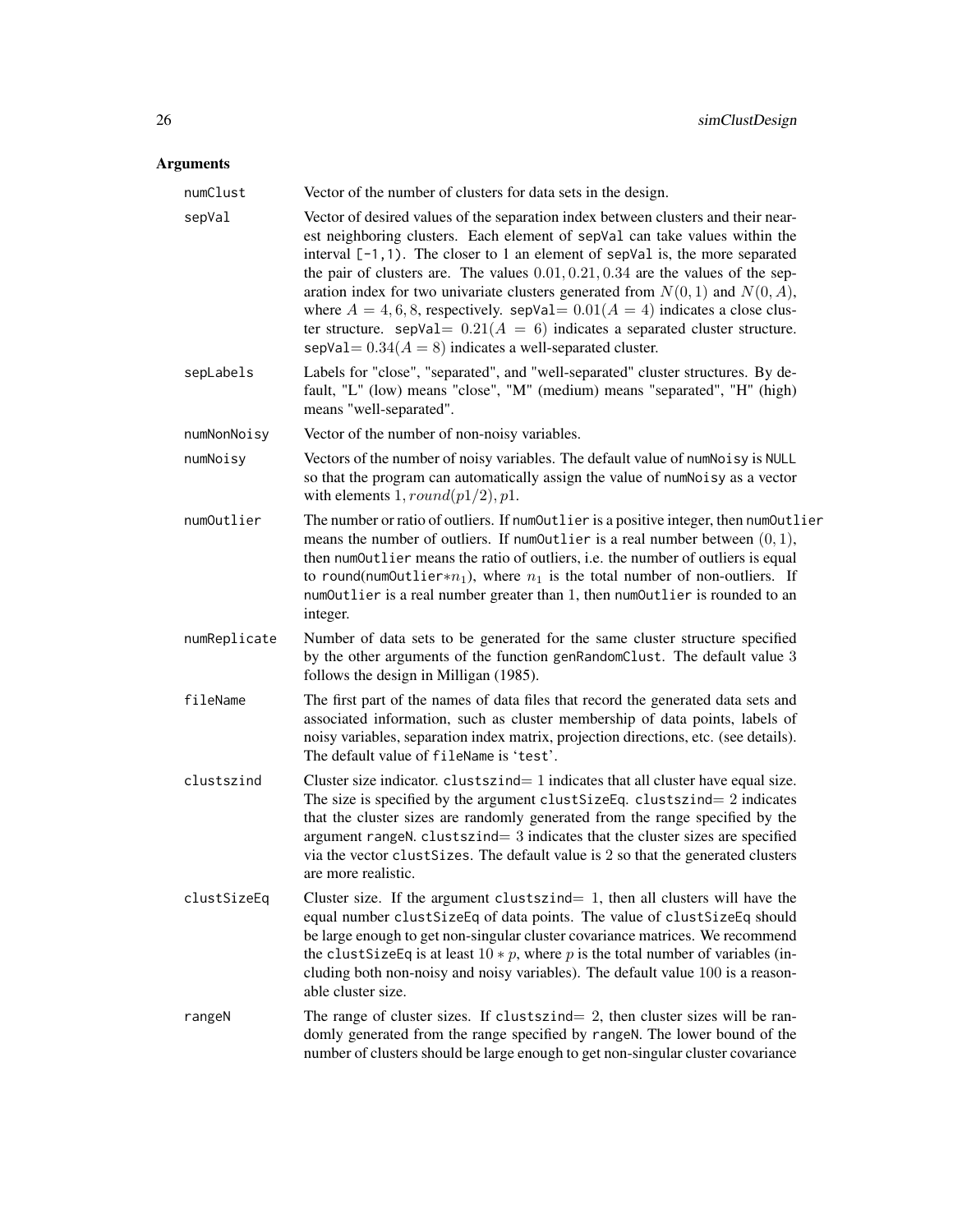| is the total number of variables (including both non-noisy and noisy variables).<br>The default range is [50, 200] which can produce reasonable variability of cluster<br>sizes. | matrices. We recommend the minimum cluster size is at least $10 * p$ , where p   |
|----------------------------------------------------------------------------------------------------------------------------------------------------------------------------------|----------------------------------------------------------------------------------|
|                                                                                                                                                                                  |                                                                                  |
|                                                                                                                                                                                  |                                                                                  |
|                                                                                                                                                                                  |                                                                                  |
|                                                                                                                                                                                  | The sizes of clusters. If clustszind $=$ 3, then cluster sizes will be specified |

- clustSizes The sizes of clusters. If clustszind= 3, then cluster sizes will be specified by the vector clustSizes. We recommend the minimum cluster size is at least  $10 * p$ , where p is the total number of variables (including both non-noisy and noisy variables). The user needs to specify the value of clustSizes. Therefore, we set the default value of clustSizes as NULL.
- covMethod Method to generate covariance matrices for clusters (see details). The default method is 'eigen' so that the user can directly specify the range of the diameters of clusters.
- eigenvalue numeric. user-specified eigenvalues when covMethod = "eigen". If eigenvalue = NULL and covMethod = "eigen", then eigenvalues will be automatically generated.
- rangeVar Range for variances of a covariance matrix (see details). The default range is [1, 10] which can generate reasonable variability of variances.
- lambdaLow Lower bound of the eigenvalues of cluster covariance matrices. If the argument covMethod="eigen", we need to generate eigenvalues for cluster covariance matrices. The eigenvalues are randomly generated from the interval [lambdaLow, lambdaLow∗ratioLambda]. In our experience, lambdaLow= 1 and ratioLambda= 10 can give reasonable variability of the diameters of clusters. lambdaLow should be positive.
- ratioLambda The ratio of the upper bound of the eigenvalues to the lower bound of the eigenvalues of cluster covariance matrices. If the argument covMethod="eigen", we need to generate eigenvalues for cluster covariance matrices. The eigenvalues are randomly generated from the interval [lambdaLow, lambdaLow∗ratioLambda]. In our experience, lambdaLow= 1 and ratioLambda=  $10$  can give reasonable variability of the diameters of clusters. ratioLambda should be larger than 1.
- alphad parameter for unifcorrmat method to generate random correlation matrix alphad=1 for uniform. alphad should be positive.
- eta parameter for "c-vine" and "onion" methods to generate random correlation matrix eta=1 for uniform. eta should be positive.
- rotateind Rotation indicator. rotateind=TRUE indicates randomly rotating data in nonnoisy dimensions so that we may not detect the full cluster structure from pairwise scatter plots of the variables.

iniProjDirMethod

Indicating the method to get initial projection direction when calculating the separation index between a pair of clusters (c.f. Qiu and Joe, 2006a, 2006b). iniProjDirMethod="SL", the default, indicates the initial projection direction is the sample version of the SL's projection direction (Su and Liu, 1993, JASA)  $\left(\mathbf{\Sigma}_1 + \mathbf{\Sigma}_2\right)^{-1} \left(\boldsymbol{\mu}_2 - \boldsymbol{\mu}_1\right)$ iniProjDirMethod="naive" indicates the initial projection direction is  $\mu_2-\mu_1$ 

projDirMethod Indicating the method to get the optimal projection direction when calculating the separation index between a pair of clusters (c.f. Qiu and Joe, 2006a, 2006b).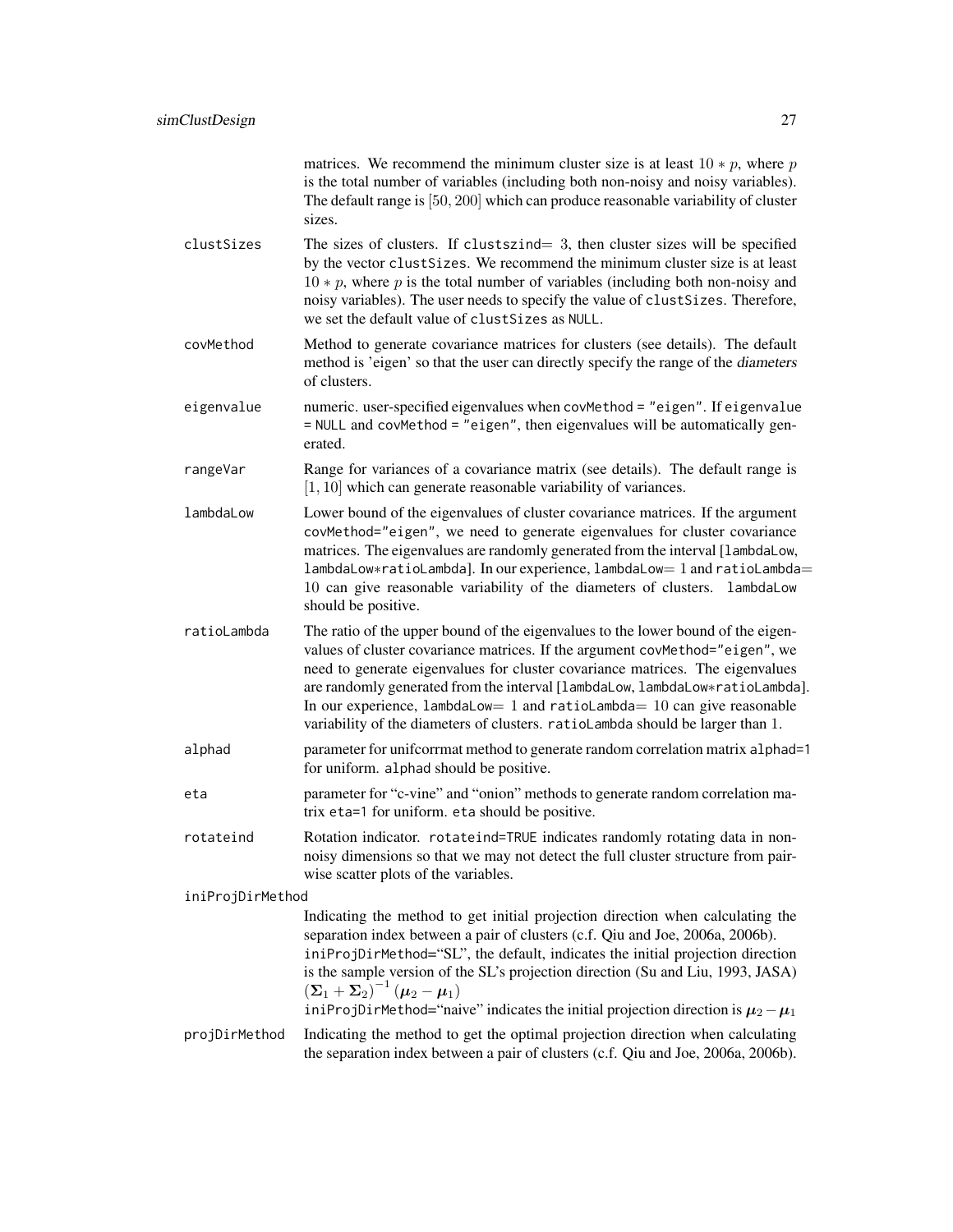|                                  | projDirMethod="newton" indicates we use the modified Newton-Raphson method<br>to search the optimal projection direction (c.f. Qiu and Joe, 2006a). This re-<br>quires the assumptions that both covariance matrices of the pair of clusters are<br>positive-definite. If this assumption is violated, the "fixedpoint" method could<br>be used. The "fixedpoint" method iteratively searches the optimal projection<br>direction based on the first derivative of the separation index to the projection<br>direction (c.f. Qiu and Joe, 2006b). |
|----------------------------------|---------------------------------------------------------------------------------------------------------------------------------------------------------------------------------------------------------------------------------------------------------------------------------------------------------------------------------------------------------------------------------------------------------------------------------------------------------------------------------------------------------------------------------------------------|
| alpha                            | Tuning parameter reflecting the percentage in the two tails of a projected cluster<br>that might be outlying. We set alpha $= 0.05$ like we set the significance level in<br>hypothesis testing as 0.05.                                                                                                                                                                                                                                                                                                                                          |
| <b>ITMAX</b>                     | Maximum iteration allowed when to iteratively calculating the optimal projec-<br>tion direction. The actual number of iterations is usually much less than the<br>default value 20.                                                                                                                                                                                                                                                                                                                                                               |
| eps                              | Convergence threshold. A small positive number to check if a quantitiy $q$ is<br>equal to zero. If $ q  <$ eps, then we regard q as equal to zero. eps is used to<br>check if an algorithm converges. The default value is $1.0e - 10$ .                                                                                                                                                                                                                                                                                                          |
| quiet                            | A flag to switch on/off the outputs of intermediate results and/or possible warn-<br>ing messages. The default value is TRUE.                                                                                                                                                                                                                                                                                                                                                                                                                     |
| outputDatFlag                    | Indicates if data set should be output to file.                                                                                                                                                                                                                                                                                                                                                                                                                                                                                                   |
| outputLogFlag<br>outputEmpirical | Indicates if log info should be output to file.                                                                                                                                                                                                                                                                                                                                                                                                                                                                                                   |
|                                  | Indicates if empirical separation indices and projection directions should be cal-<br>culated. This option is useful when generating clusters with sizes which are not<br>large enough so that the sample covariance matrices may be singular. Hence, by<br>default, outputEmpirical=TRUE.                                                                                                                                                                                                                                                        |
| outputInfo                       | Indicates if theoretical and empirical separation information data frames should<br>be output to a file with format '[fileName]\_info.log'.                                                                                                                                                                                                                                                                                                                                                                                                       |

#### Details

The function simClustDesign is an implementation of the design for generating random clusters proposed in Qiu and Joe (2006a). In the design, the degree of separation between any cluster and its nearest neighboring cluster could be set to a specified value while the cluster covariance matrices can be arbitrary positive definite matrices, and so that clusters generated might not be visualized by pair-wise scatterplots of variables. The separation between a pair of clusters is measured by the separation index proposed in Qiu and Joe (2006b).

The current version of the function simClustDesign implements two methods to generate covariance matrices for clusters. The first method, denoted by eigen, first randomly generates eigenvalues  $(\lambda_1, \ldots > \lambda_p)$  for the covariance matrix  $(\Sigma)$ , then uses columns of a randomly generated orthogonal matrix  $(Q = (\alpha_1, \ldots, \alpha_p))$  as eigenvectors. The covariance matrix  $\Sigma$  is then contructed as  $\bm{Q}*diag(\lambda_1,\dots,\lambda_p)*\bm{Q}^T.$  The second method, denoted as unifoorrmat, first generates a random correlation matrix  $(R)$  via the method proposed in Joe (2006), then randomly generates variances  $(\sigma_1^2, \ldots, \sigma_p^2)$  from an interval specified by the argument rangeVar. The covariance matrix  $\Sigma$  is then constructed as  $diag(\sigma_1, \ldots, \sigma_p) * \mathbf{R} * diag(\sigma_1, \ldots, \sigma_p)$ .

For each data set generated, the function simClustDesign outputs four files: data file, log file, membership file, and noisy set file. All four files have the same format: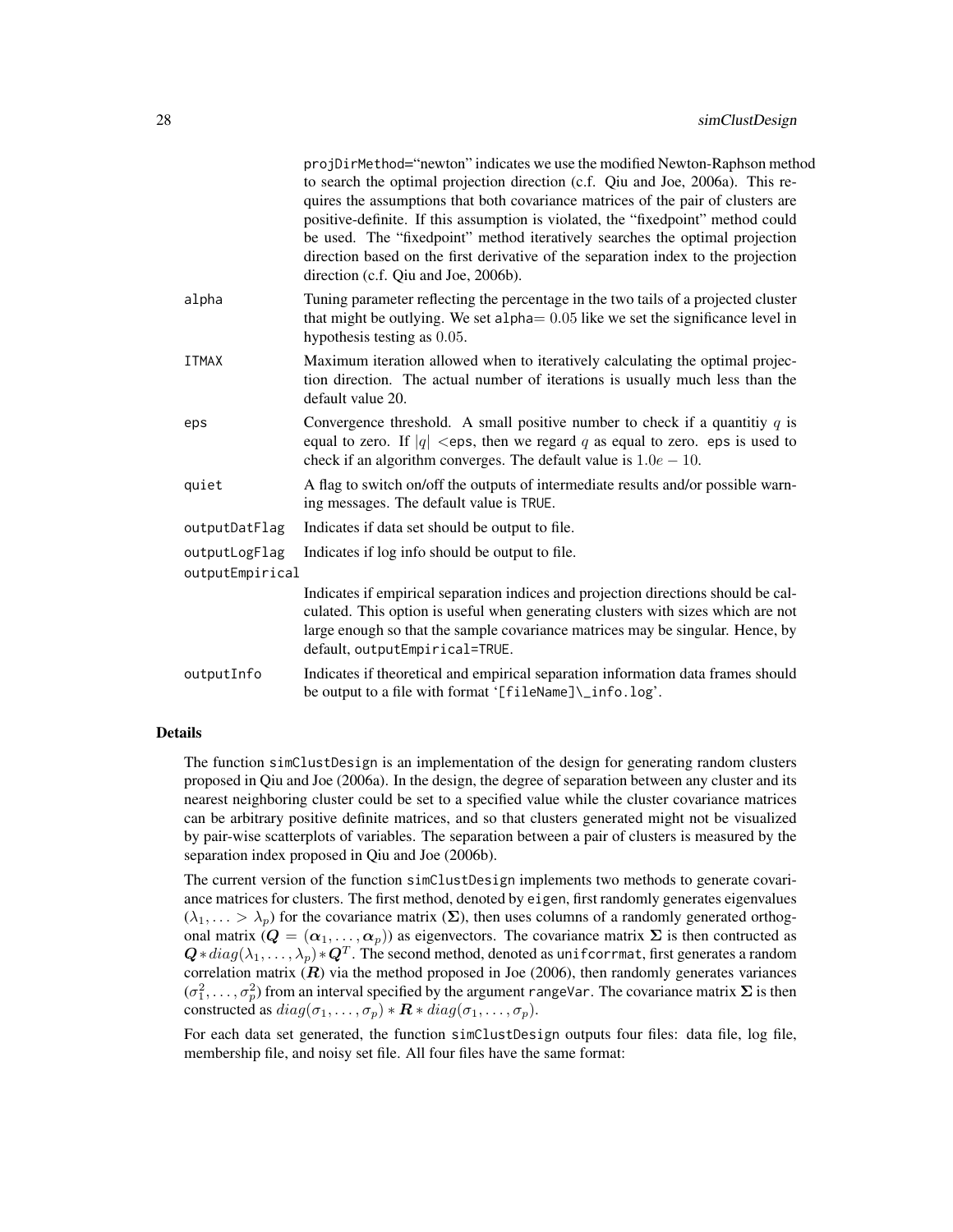'[fileName]J[j]G[g]v[p1]nv[p2]out[numOutlier]\\_[numReplicate].[extension]'

where 'extension' can be 'dat', 'log', 'mem', or 'noisy'. 'J' indicates separation index, with 'j' indicating the level of the factor 'separation index'; 'G' indicates number of clusters, with 'g' indicating the level of the factor 'number of clusters'; 'v' indicates the number of non-noisy variables, with 'p1' indicating the level of the factor 'number of non-noisy variables'; 'nv' indicates the number of noisy variables, with 'p2' indicating the level of the factor 'number of noisy variables'; 'out' indicates number of outliers, with 'numOutlier' indicating the value of the argument numOutlier of the function simClustDesign; 'numReplicate' indicates the value of the argument numReplicate of the function simClustDesign.

The data file with file extension 'dat' contains  $n+1$  rows and p columns, where n is the number of data points and  $p$  is the number of variables. The first row is the variable names. The log file with file extension 'log' contains information such as cluster sizes, mean vectors, covariance matrices, projection directions, separation index matrices, etc. The membership file with file extension 'mem' contains  $n$  rows and one column of cluster memberships for data points. The noisy set file with file extension 'noisy' contains a row of labels of noisy variables.

When generating clusters, population covariance matrices are all positive-definite. However sample covariance matrices might be semi-positive-definite due to small cluster sizes. In this case, the function genRandomClust will automatically use the "fixedpoint" method to search the optimal projection direction.

#### Value

The function outputs four data files for each data set (see details).

This function also returns separation information data frames infoFrameTheory and infoFrameData based on population and empirical mean vectors and covariance matrices of clusters for all the data sets generated. Both infoFrameTheory and infoFrameData contain the following seven columns:

| Column 1: | Labels of clusters $(1, 2, \ldots, numClust)$ , where numClust is the number of<br>clusters for the data set. |
|-----------|---------------------------------------------------------------------------------------------------------------|
| Column 2: | Labels of the corresponding nearest neighbors.                                                                |
| Column 3: | Separation indices of the clusters to their nearest neighboring clusters.                                     |
| Column 4: | Labels of the corresponding farthest neighboring clusters.                                                    |
| Column 5: | Separation indices of the clusters to their farthest neighbors.                                               |
| Column 6: | Median separation indices of the clusters to their neighbors.                                                 |
| Column 7: | Data file names with format '[fileName]J[j]G[g]v[p1]nv[p2]out[numOutlier]\_[numReplicate]'<br>(see details).  |
|           |                                                                                                               |

The function also returns three lists: datList, memList, and noisyList.

| datList:   | a list of lists of data matrices for generated data sets.                       |
|------------|---------------------------------------------------------------------------------|
| memList:   | a list of lists of cluster memberships for data points for generated data sets. |
| noisyList: | a list of lists of sets of noisy variables for generated data sets.             |

#### **Note**

The speed of this function might be slow.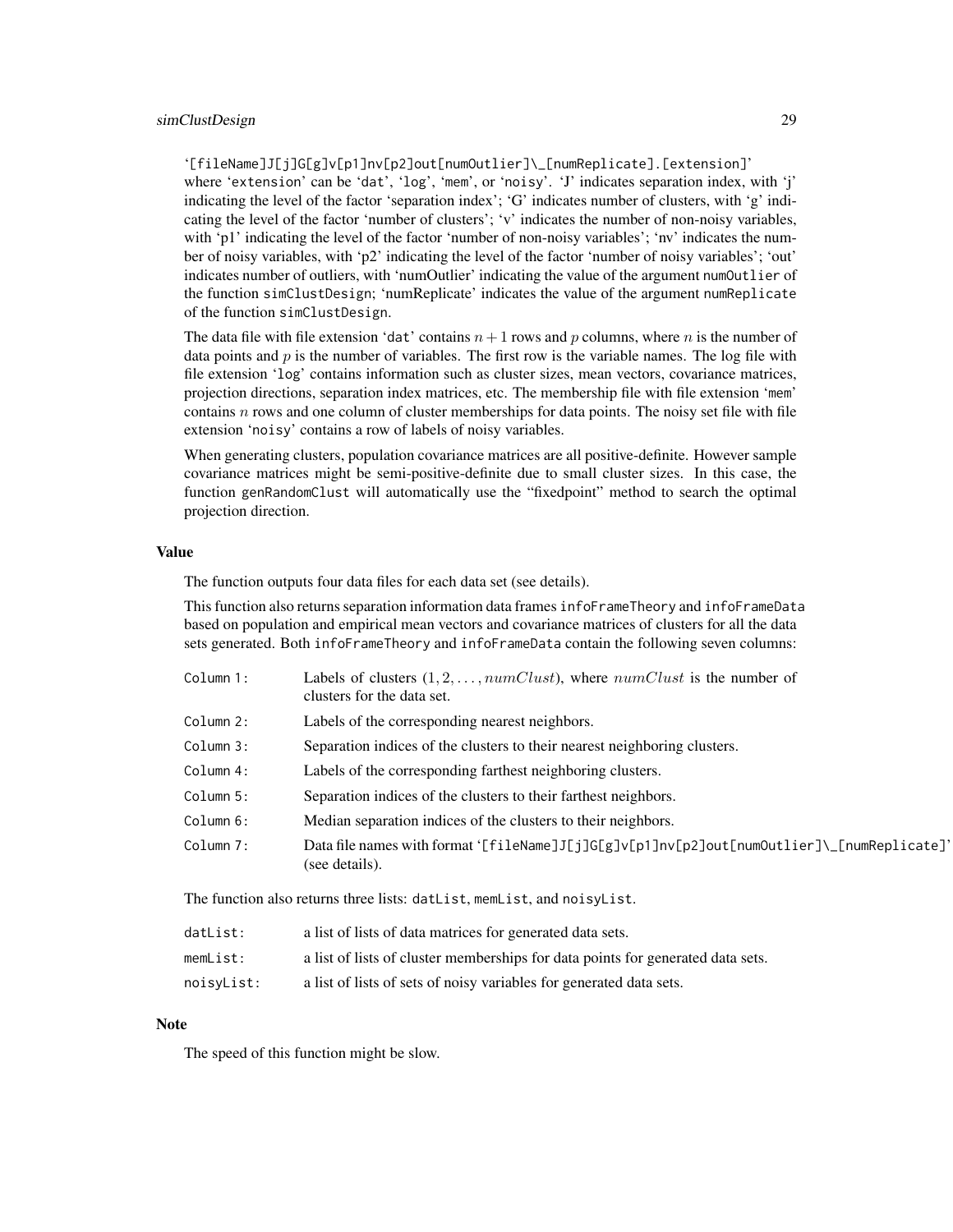#### <span id="page-29-0"></span>Author(s)

Weiliang Qiu <weiliang.qiu@gmail.com> Harry Joe <harry@stat.ubc.ca>

#### References

Joe, H. (2006) Generating Random Correlation Matrices Based on Partial Correlations. *Journal of Multivariate Analysis*, 97, 2177–2189.

Milligan G. W. (1985) An Algorithm for Generating Artificial Test Clusters. *Psychometrika* 50, 123–127.

Qiu, W.-L. and Joe, H. (2006a) Generation of Random Clusters with Specified Degree of Separaion. *Journal of Classification*, 23(2), 315-334.

Qiu, W.-L. and Joe, H. (2006b) Separation Index and Partial Membership for Clustering. *Computational Statistics and Data Analysis*, 50, 585–603.

Su, J. Q. and Liu, J. S. (1993) Linear Combinations of Multiple Diagnostic Markers. *Journal of the American Statistical Association*, 88, 1350–1355

#### Examples

```
## Not run:
tmp <- simClustDesign(
      numClust = 3,
                      sepVal = c(0.01, 0.21),
                      sepLabels = c("L", "M"),
                      numNonNoisy = 4,
                      numOutput = 0,
                      numReplicate = 2,
                      clustszind = 2)
## End(Not run)
```
<span id="page-29-1"></span>viewClusters *PLOT ALL CLUSTERS IN A 2-D PROJECTION SPACE*

#### Description

Plot all clusters in a 2-D projection space.

#### Usage

```
viewClusters(
     y,
     cl,
     outlierLabel = 0.
             projMethod = "Eigen",
     xlim = NULL,
     ylim = NULL,
```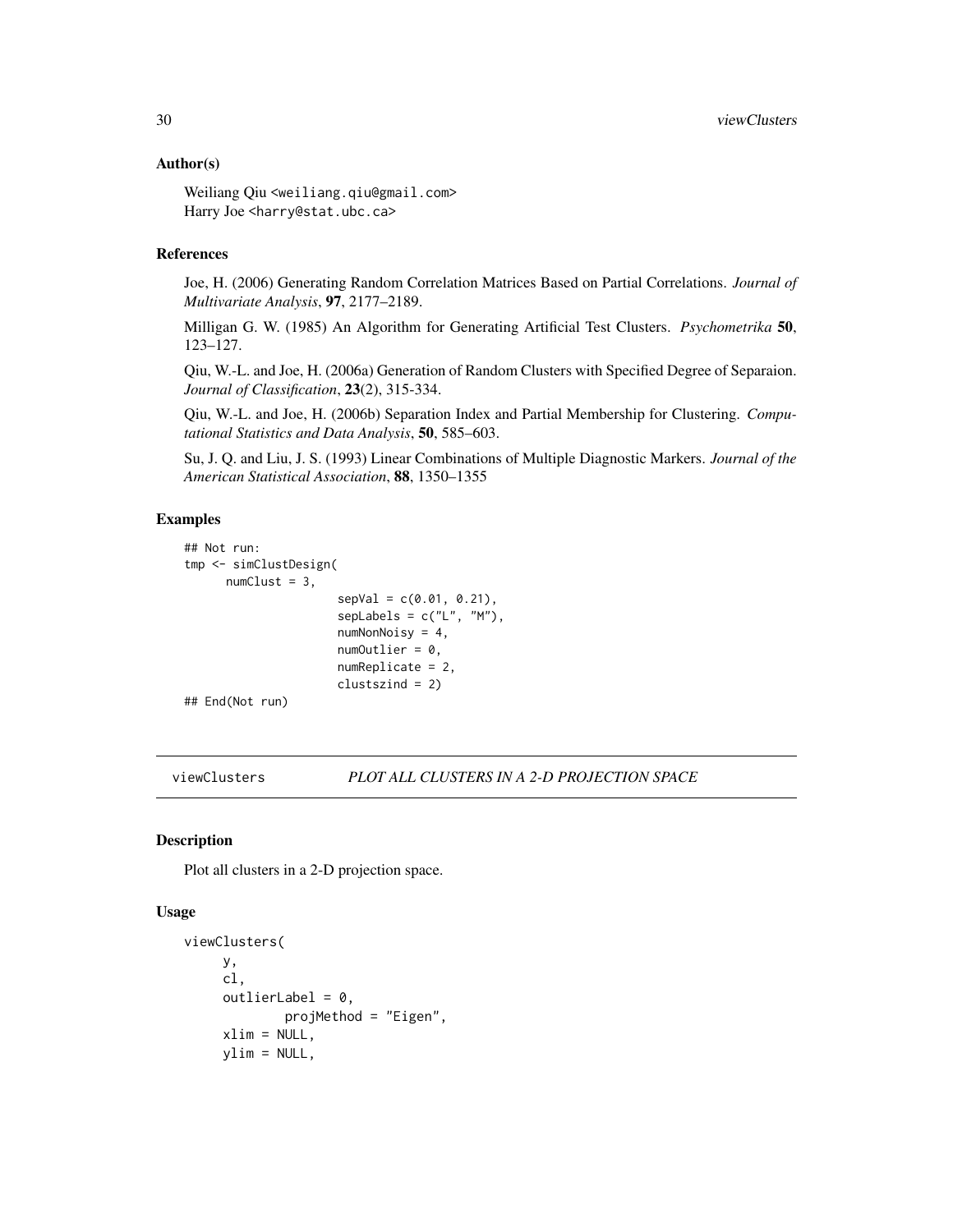```
xlab = "1st projection direction",
       ylab = "2nd projection direction",
       title = "Scatter plot of 2-D Projected Clusters",
       font = 2,
font.lab = 2,
cex = 1.2,cex.1ab = 1.2
```
## Arguments

| У            | Data matrix. Rows correspond to observations. Columns correspond to vari-<br>ables.                                                                                                                                                                                                                                                                          |
|--------------|--------------------------------------------------------------------------------------------------------------------------------------------------------------------------------------------------------------------------------------------------------------------------------------------------------------------------------------------------------------|
| cl           | Cluster membership vector.                                                                                                                                                                                                                                                                                                                                   |
| outlierLabel | Label for outliers. Outliers are not involved in calculating the projection di-<br>rections. Outliers will be represented by red triangles in the plot. By default,<br>outlierLabel=0.                                                                                                                                                                       |
| projMethod   | Method to construct 2-D projection directions. projMethod="Eigen" indicates<br>that we project data to the 2-dimensional space spanned by the first two eigen-<br>vectors of the between cluster distance matrix $B = \frac{2}{k_0} \sum_{i=1}^{k_0} \sum_i \frac{2}{k_0 (k_0 - 1)} \sum_{i < j} (\theta_i -$                                                |
|              | $\theta_i$ ) $(\theta_i - \theta_j)^T$ . projMethod="DMS" indicates that we project data to the 2-<br>dimensional space spanned by the first two eigenvectors of the between cluster<br>distance matrix $B = \sum_{i=2}^{k_0} \sum_{j=1}^{i-1} n_i n_j (\theta_i - \theta_j)(\theta_i - \theta_j)^T$ . "DMS" method is<br>proposed by Dhillon et al. (2002). |
| xlim         | Range of X axis.                                                                                                                                                                                                                                                                                                                                             |
| ylim         | Range of Y axis.                                                                                                                                                                                                                                                                                                                                             |
| xlab         | X axis label.                                                                                                                                                                                                                                                                                                                                                |
| ylab         | Y axis label.                                                                                                                                                                                                                                                                                                                                                |
| title        | Title of the plot.                                                                                                                                                                                                                                                                                                                                           |
| font         | An integer which specifies which font to use for text (see par).                                                                                                                                                                                                                                                                                             |
| font.lab     | The font to be used for x and y labels (see par).                                                                                                                                                                                                                                                                                                            |
| cex          | A numerical value giving the amount by which plotting text and symbols should<br>be scaled relative to the default (see par).                                                                                                                                                                                                                                |
| cex.lab      | The magnification to be used for x and y labels relative to the current setting of<br>'cex' (see par).                                                                                                                                                                                                                                                       |

## Value

| B    | Between cluster distance matrix measuring the between cluster variation.         |
|------|----------------------------------------------------------------------------------|
| 0    | Columns of 0 are eigenvectors of the matrix B.                                   |
| proj | Projected clusters in the 2-D space spanned by the first 2 columns of the matrix |

## Author(s)

Weiliang Qiu <weiliang.qiu@gmail.com> Harry Joe <harry@stat.ubc.ca>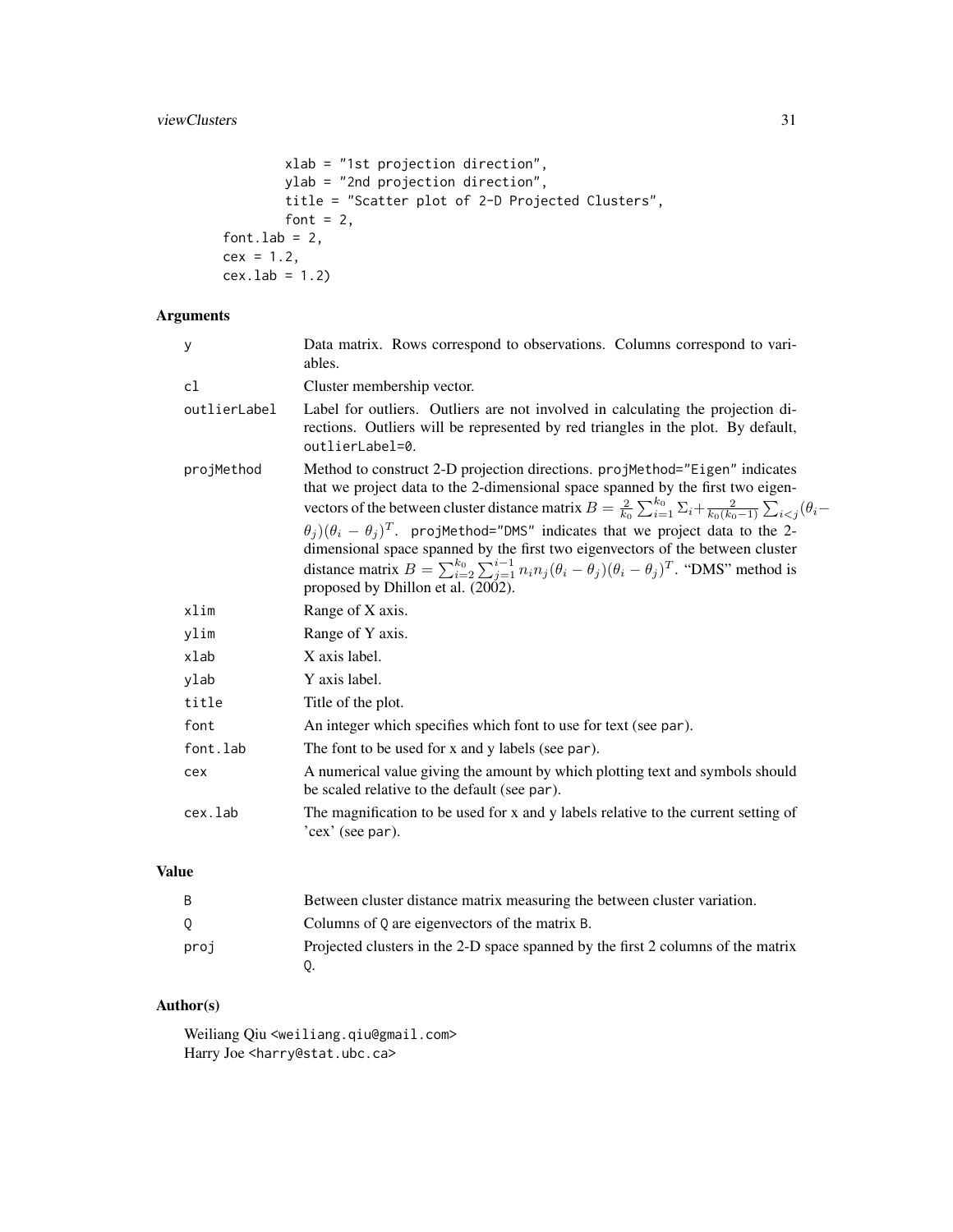#### <span id="page-31-0"></span>References

Dhillon I. S., Modha, D. S. and Spangler, W. S. (2002) Class visualization of high-dimensional data with applications. *computational Statistics and Data Analysis*, 41, 59–90.

Qiu, W.-L. and Joe, H. (2006) Separation Index and Partial Membership for Clustering. *Computational Statistics and Data Analysis*, 50, 585–603.

#### See Also

[plot1DProjection](#page-14-1) [plot2DProjection](#page-17-1)

#### Examples

```
n1 <- 50
mu1 \leftarrow c(\emptyset, \emptyset)Sigma1 <- matrix(c(2, 1, 1, 5), 2, 2)
n2 <- 100
mu2 < -c(10, 0)Sigma2 <- matrix(c(5, -1, -1, 2), 2, 2)
n3 <- 30
mu3 < -c(10, 10)Sigma3 <- matrix(c(3, 1.5, 1.5, 1), 2, 2)
n4 < -10mu4 \leftarrow c(\emptyset, \emptyset)Sigma4 \leq 50*diag(2)
library(MASS)
set.seed(1234)
y1 <- mvrnorm(n1, mu1, Sigma1)
y2 <- mvrnorm(n2, mu2, Sigma2)
y3 <- mvrnorm(n3, mu3, Sigma3)
y4 <- mvrnorm(n4, mu4, Sigma4)
y \leftarrow \text{rbind}(y1, y2, y3, y4)cl <- rep(c(1:3, 0), c(n1, n2, n3, n4))
par(mfrow=c(2,1))
```
 $viewClusters(y = y, cl = cl, projMethod = "DMS")$ 

 $viewClusters(y = y, cl = cl)$